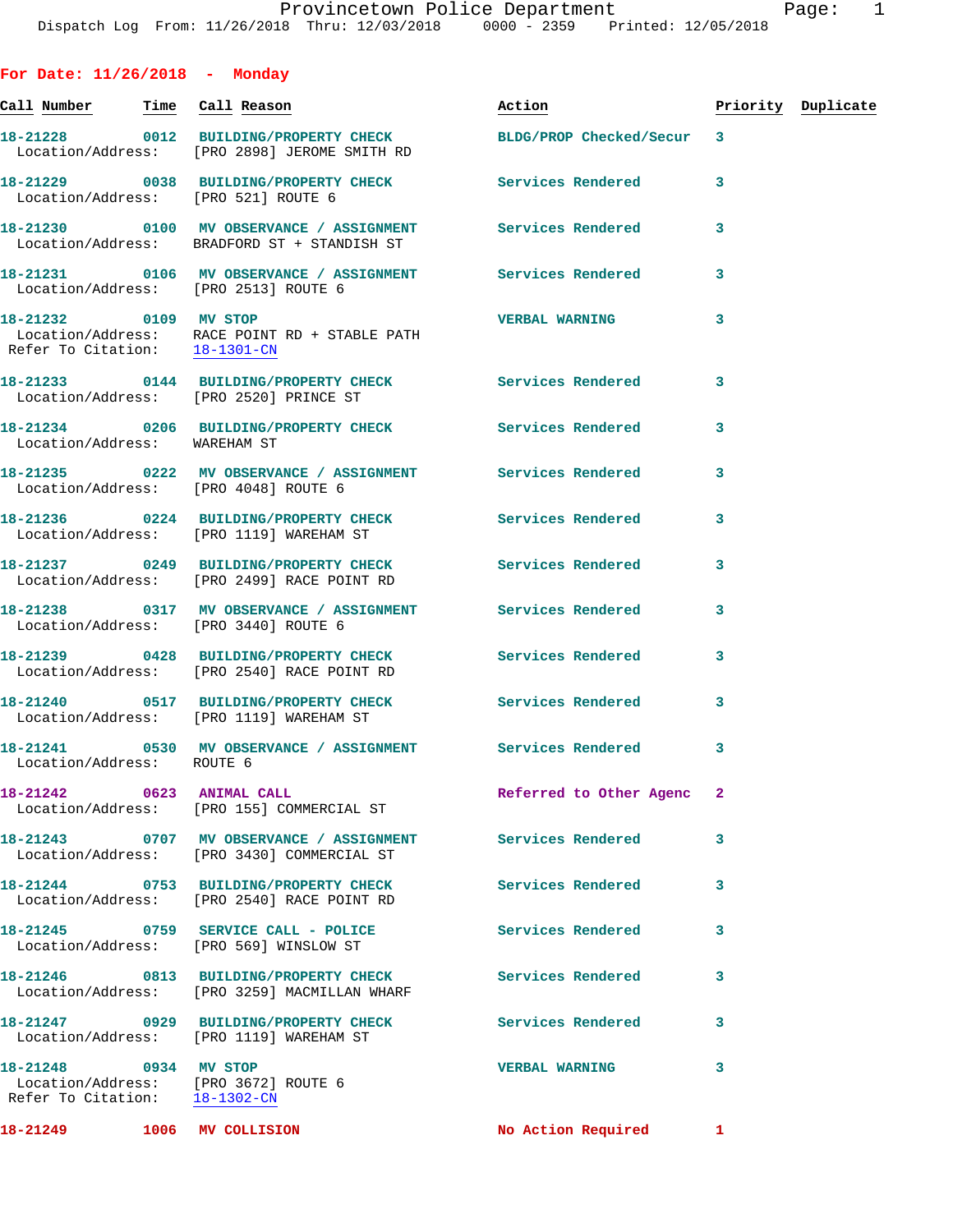|                                                                                                | Provincetown Police Department<br>Dispatch Log From: 11/26/2018 Thru: 12/03/2018 0000 - 2359 Printed: 12/05/2018 |                          |                |
|------------------------------------------------------------------------------------------------|------------------------------------------------------------------------------------------------------------------|--------------------------|----------------|
|                                                                                                | Location/Address: [PRO 1217] MECHANIC ST                                                                         |                          |                |
|                                                                                                | 18-21251 1043 ASSIST CITIZEN<br>Location/Address: [PRO 1036] CONWELL ST                                          | SPOKEN TO                | 3              |
|                                                                                                | 18-21252 1131 BUILDING/PROPERTY CHECK<br>Location/Address: [PRO 3317] CEMETERY RD                                | Services Rendered        | 3              |
|                                                                                                | 18-21253 1238 BUILDING/PROPERTY CHECK Services Rendered<br>Location/Address: [PRO 357] COMMERCIAL ST             |                          | 3              |
|                                                                                                | 18-21254 1305 MEDICAL EMERGENCY<br>Location/Address: [PRO 440] HARRY KEMP WAY                                    | Transported to Hospital  | 1              |
|                                                                                                | 18-21256 1324 PARK, WALK & TALK<br>Location/Address: [PRO 300] COMMERCIAL ST                                     | Services Rendered        | $\mathbf{2}$   |
|                                                                                                | 18-21257 1348 MV OBSERVANCE / ASSIGNMENT Services Rendered<br>Location/Address: SHANK PAINTER RD + PROVINCE RD   |                          | 3              |
| 18-21258 1359 FOLLOW UP                                                                        | Location/Address: [PRO 542] SHANK PAINTER RD                                                                     | SPOKEN TO                | $\mathbf{2}$   |
|                                                                                                | 18-21259 1436 LARCENY / FORGERY / FRAUD Services Rendered<br>Location/Address: [PRO 1289] BRADFORD ST            |                          | $\overline{a}$ |
| Location/Address: [PRO 569] WINSLOW ST                                                         | 18-21260 1456 SERVICE CALL - POLICE Services Rendered                                                            |                          | 3              |
|                                                                                                | 18-21261 1518 PARK, WALK & TALK Services Rendered<br>Location/Address: [PRO 204] COMMERCIAL ST                   |                          | $\overline{a}$ |
|                                                                                                | 18-21262 1603 ASSIST DEPARTMENT / MUTUAL AID Could Not Locate<br>Location/Address: [PRO 542] SHANK PAINTER RD    |                          | 3              |
| Location/Address: [PRO 3440] ROUTE 6                                                           | 18-21265 1733 MV OBSERVANCE / ASSIGNMENT Services Rendered                                                       |                          | 3              |
| 18-21266 1746 MV STOP<br>Location/Address: ROUTE 6 + SNAIL RD<br>Refer To Citation: 18-1303-CN |                                                                                                                  | <b>VERBAL WARNING</b>    | 3              |
|                                                                                                | 18-21267 1747 ALARM - GENERAL<br>Location/Address: [PRO 2499] RACE POINT RD                                      | False Alarm              | 1              |
|                                                                                                | 18-21268 1800 BUILDING/PROPERTY CHECK<br>Location/Address: [PRO 3259] MACMILLAN WHARF                            | <b>Services Rendered</b> | 3              |
|                                                                                                | 18-21270 1954 MV OBSERVANCE / ASSIGNMENT Services Rendered<br>Location/Address: [PRO 537] SHANK PAINTER RD       |                          | 3              |
|                                                                                                | 18-21271 2041 SUSPICIOUS ACTIVITY<br>Location/Address: [PRO 861] COMMERCIAL ST                                   | BLDG/PROP Checked/Secur  | 2              |
|                                                                                                | 18-21272 2118 MV OBSERVANCE / ASSIGNMENT Services Rendered<br>Location/Address: [PRO 530] SHANK PAINTER RD       |                          | 3              |
|                                                                                                | 18-21274 2321 BUILDING/PROPERTY CHECK Services Rendered<br>Location/Address: [PRO 2977] COMMERCIAL ST            |                          | 3              |
| 18-21275 2330 ALARM - GENERAL                                                                  | Location/Address: [PRO 3990] RACE POINT RD                                                                       | False Alarm              | 1              |
| For Date: $11/27/2018$ - Tuesday                                                               |                                                                                                                  |                          |                |
|                                                                                                | 18-21276 0006 BUILDING/PROPERTY CHECK BLDG/PROP Checked/Secur 3<br>Location/Address: [PRO 3259] MACMILLAN WHARF  |                          |                |

**18-21277 0006 BUILDING/PROPERTY CHECK BLDG/PROP Checked/Secur 3**  Location/Address: [PRO 2483] COMMERCIAL ST

Page: 2<br>18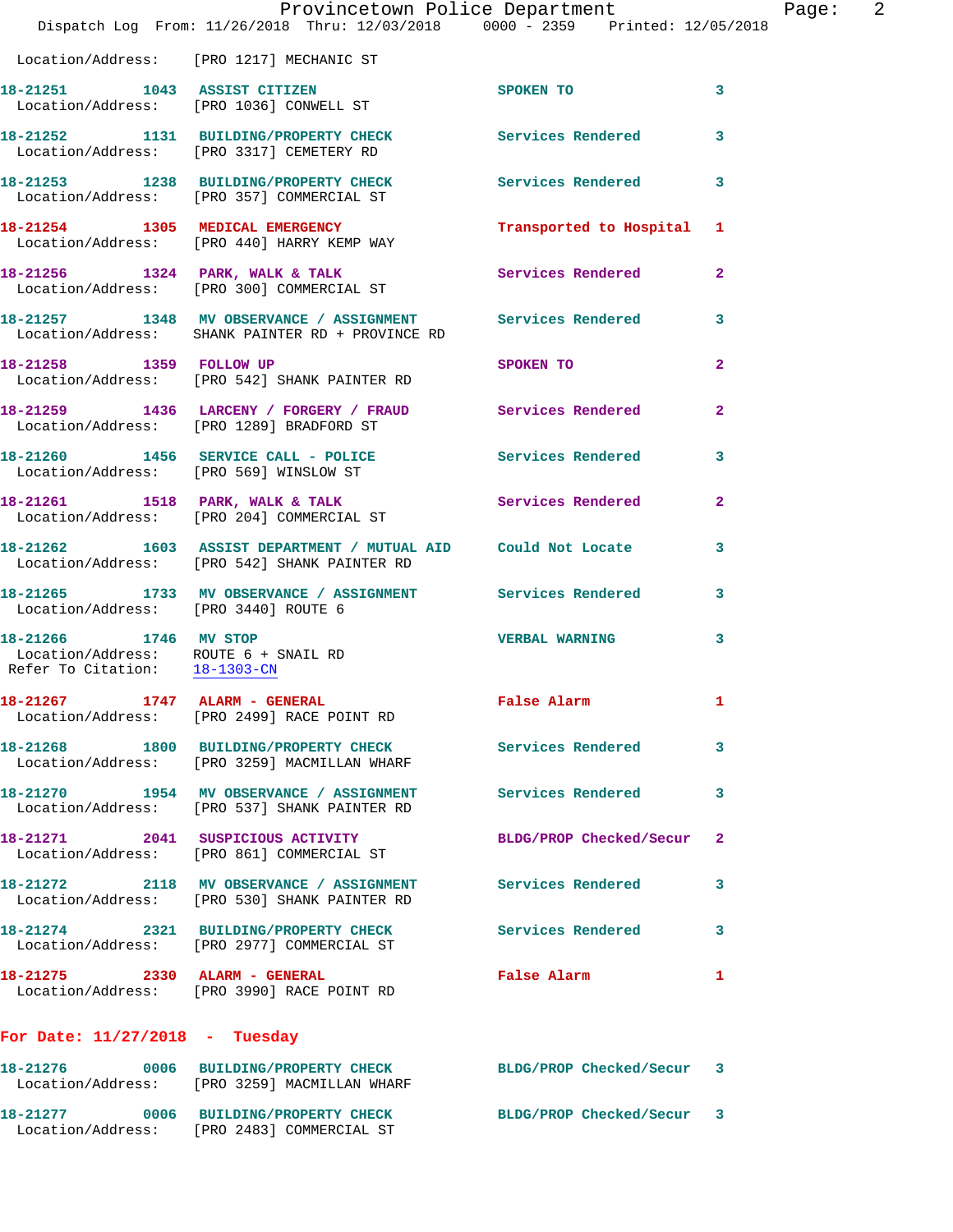Dispatch Log From: 11/26/2018 Thru: 12/03/2018 0000 - 2359 Printed: 12/05/2018

| 18-21278 0009 HAZARDS                                  | Location/Address: [PRO 2542] COMMERCIAL ST                                                                | Services Rendered         | $\mathbf{2}$ |
|--------------------------------------------------------|-----------------------------------------------------------------------------------------------------------|---------------------------|--------------|
|                                                        | 18-21279 0024 BUILDING/PROPERTY CHECK<br>Location/Address: [PRO 75] CAPTAIN BERTIES WAY                   | BLDG/PROP Checked/Secur   | 3            |
| Location/Address: WAREHAM ST                           | 18-21280 0027 BUILDING/PROPERTY CHECK                                                                     | Services Rendered         | 3            |
|                                                        | 18-21281 0102 MV OBSERVANCE / ASSIGNMENT<br>Location/Address: [PRO 2489] BRADFORD ST                      | Services Rendered         | 3            |
|                                                        | 18-21282 0106 BUILDING/PROPERTY CHECK<br>Location/Address: [PRO 182] COMMERCIAL ST                        | BLDG/PROP Checked/Secur   | 3            |
|                                                        | Location/Address: BRADFORD ST + JOHNSON ST                                                                | Services Rendered         | 3            |
| 18-21284 0125 MV STOP<br>Refer To Citation: 18-1304-CN | Location/Address: [PRO 204] COMMERCIAL ST                                                                 | <b>VERBAL WARNING</b>     | 3            |
| Location/Address: [PRO 37] BRADFORD ST                 | 18-21285 0140 MV OBSERVANCE / ASSIGNMENT Services Rendered                                                |                           | 3            |
|                                                        | 18-21286 0211 BUILDING/PROPERTY CHECK<br>Location/Address: [PRO 2490] PROVINCELANDS RD                    | BLD/PROP CHECKED UNSECU   | 3            |
|                                                        | 18-21287 0216 BUILDING/PROPERTY CHECK<br>Location/Address: [PRO 2540] RACE POINT RD                       | Services Rendered         | 3            |
|                                                        | 18-21288 0247 BUILDING/PROPERTY CHECK<br>Location/Address: [PRO 1778] SHANK PAINTER RD                    | BLDG/PROP Checked/Secur   | 3            |
| Location/Address: [PRO 521] ROUTE 6                    | 18-21289 0255 BUILDING/PROPERTY CHECK                                                                     | Services Rendered         | 3            |
|                                                        | 18-21290 0304 BUILDING/PROPERTY CHECK<br>Location/Address: [PRO 2543] MACMILLAN WHARF                     | BLDG/PROP Checked/Secur 3 |              |
|                                                        | 18-21291 0308 BUILDING/PROPERTY CHECK<br>Location/Address: [PRO 447] JEROME SMITH RD                      | BLDG/PROP Checked/Secur 3 |              |
| Location/Address: [PRO 3440] ROUTE 6                   | 18-21292 0324 MV OBSERVANCE / ASSIGNMENT Services Rendered                                                |                           | 3            |
| Location/Address: ROUTE 6                              | 18-21293 0506 MV OBSERVANCE / ASSIGNMENT Services Rendered                                                |                           | 3            |
|                                                        | 18-21294 0541 MV OBSERVANCE / ASSIGNMENT Services Rendered<br>Location/Address: BRADFORD ST + HOWLAND ST  |                           | 3            |
|                                                        | 18-21295 0543 PARK, WALK & TALK<br>Location/Address: [PRO 196] COMMERCIAL ST                              | Services Rendered         | $\mathbf{2}$ |
|                                                        | 18-21296 0600 ASSIST CITIZEN<br>Location/Address: [PRO 2375] CONANT ST                                    | Services Rendered         | 3            |
| 18-21297 0613 ALARM SOUNDING                           | Location/Address: [PRO 396] COMMERCIAL ST                                                                 | Referred to Other Agenc   | 1            |
| 18-21298 0633 MV ASSIGNMENT                            | Location/Address: [PRO 542] SHANK PAINTER RD                                                              | Services Rendered         | 3            |
|                                                        | 18-21299 0740 MV OBSERVANCE / ASSIGNMENT Services Rendered 3<br>Location/Address: RACE POINT RD + ROUTE 6 |                           |              |
|                                                        | 18-21300 0754 ALARM - GENERAL<br>Location/Address: [PRO 1180] COMMERCIAL ST                               | No Action Required        | 1            |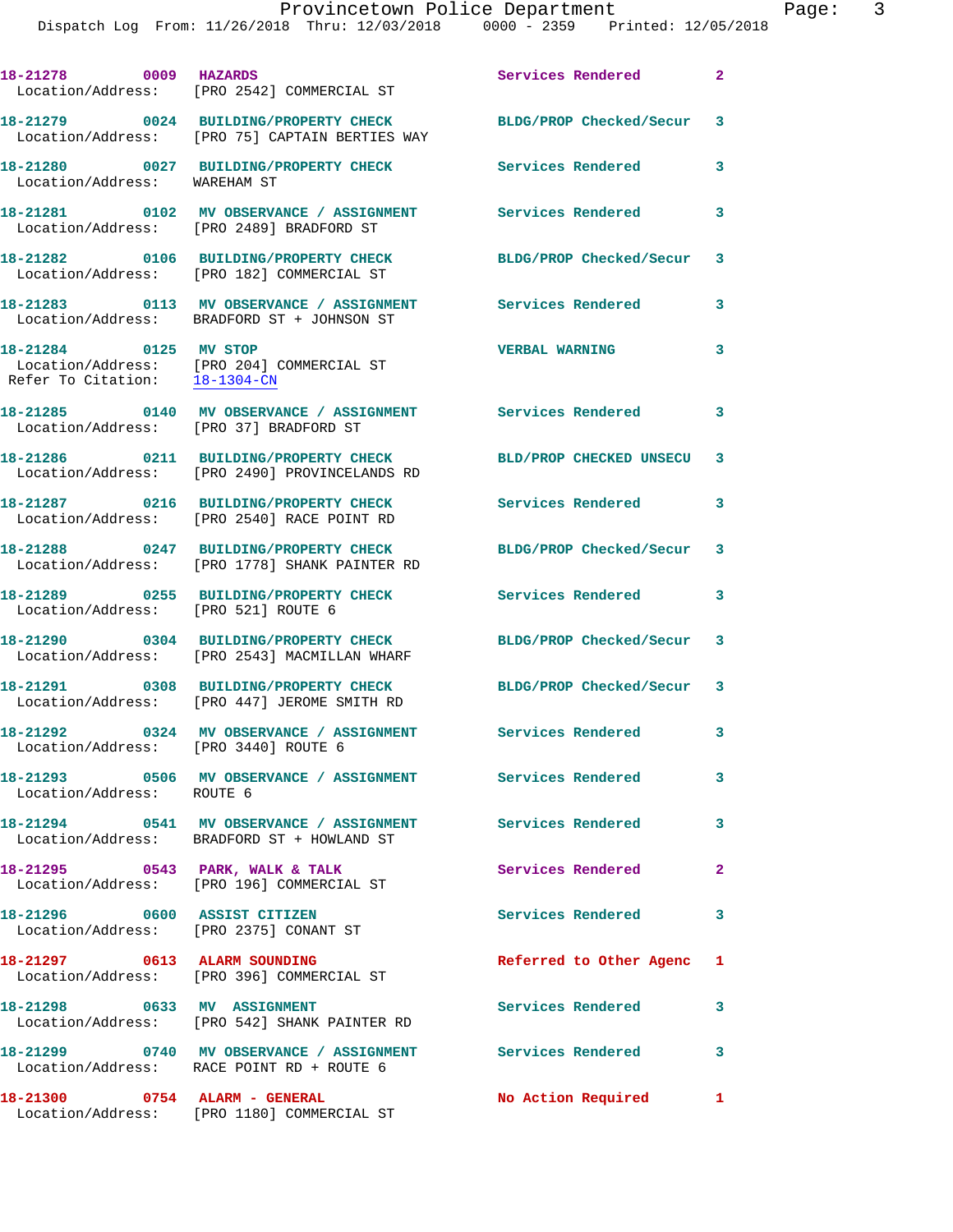|                                                                                                  | Provincetown Police Department<br>Dispatch Log From: 11/26/2018 Thru: 12/03/2018 0000 - 2359 Printed: 12/05/2018    |                           |              | Page: 4      |  |
|--------------------------------------------------------------------------------------------------|---------------------------------------------------------------------------------------------------------------------|---------------------------|--------------|--------------|--|
|                                                                                                  | 18-21301 0802 PET PANTRY<br>Location/Address: [PRO 3296] SHANK PAINTER RD                                           | Services Rendered 3       |              |              |  |
|                                                                                                  | 18-21302 0807 SERVICE CALL - POLICE Services Rendered 3<br>Location/Address: [PRO 569] WINSLOW ST                   |                           |              |              |  |
|                                                                                                  | 18-21303 0846 PARK, WALK & TALK<br>Location/Address: [PRO 3121] COMMERCIAL ST                                       | Services Rendered         | $\mathbf{2}$ |              |  |
|                                                                                                  | 18-21304 0924 BUILDING/PROPERTY CHECK Services Rendered<br>Location/Address: [PRO 2493] BRADFORD ST                 |                           | 3            |              |  |
|                                                                                                  | 18-21305 0928 BUILDING/PROPERTY CHECK Services Rendered 3<br>Location/Address: [PRO 2494] BRADFORD ST               |                           |              |              |  |
|                                                                                                  | 18-21307 0934 MV OBSERVANCE / ASSIGNMENT Services Rendered 3<br>Location/Address: COMMERCIAL ST + SNAIL RD          |                           |              |              |  |
|                                                                                                  | 18-21308 0944 BUILDING/PROPERTY CHECK BLDG/PROP Checked/Secur 3<br>Location/Address: [PRO 3317] CEMETERY RD         |                           |              | $\mathbf{1}$ |  |
|                                                                                                  | 18-21309 0955 MEDICAL EMERGENCY<br>Location/Address: [PRO 440] HARRY KEMP WAY                                       | Transported to Hospital 1 |              |              |  |
|                                                                                                  | 18-21310 1003 BUILDING/PROPERTY CHECK Services Rendered 3<br>Location/Address: [PRO 1119] WAREHAM ST                |                           |              |              |  |
| Location/Address: ROUTE 6 + SNAIL RD                                                             | 18-21312 1045 MV OBSERVANCE / ASSIGNMENT Services Rendered                                                          |                           | 3            |              |  |
| 18-21313 1053 MV STOP<br>Location/Address: [PRO 2479] ROUTE 6<br>Refer To Citation: T1244284     |                                                                                                                     | Citation / Warning Issu 3 |              |              |  |
|                                                                                                  | 18-21316 1221 LOOSE SEAGULL<br>Location/Address: [PRO 3966] SHANK PAINTER RD                                        | Services Rendered         | $\mathbf{2}$ |              |  |
|                                                                                                  | 18-21317 1236 MV OBSERVANCE / ASSIGNMENT Services Rendered<br>Location/Address: BRADFORD ST EXT + TELEGRAPH HILL RD |                           | $\mathbf{3}$ |              |  |
| 18-21318 1243 MV STOP<br>Location/Address: [PRO 59] BRADFORD ST<br>Refer To Citation: 18-1305-CN |                                                                                                                     | <b>VERBAL WARNING</b>     | $\mathbf{3}$ |              |  |
|                                                                                                  | 18-21319 1301 PARK, WALK & TALK 1991 Services Rendered 2<br>Location/Address: [PRO 537] SHANK PAINTER RD            |                           |              |              |  |
|                                                                                                  | 18-21320 1301 BUILDING/PROPERTY CHECK Services Rendered<br>Location/Address: [PRO 3259] MACMILLAN WHARF             |                           | 3            |              |  |
|                                                                                                  | 18-21321 1321 BUILDING/PROPERTY CHECK Services Rendered 3<br>Location/Address: [PRO 2540] RACE POINT RD             |                           |              |              |  |
|                                                                                                  | 18-21322 1322 ASSIST CITIZEN<br>Location/Address: [PRO 542] SHANK PAINTER RD                                        | Referred to Other Agenc 3 |              |              |  |
|                                                                                                  | 18-21323 1345 PARK, WALK & TALK<br>Location/Address: [PRO 285] COMMERCIAL ST                                        | <b>Services Rendered</b>  | $\mathbf{2}$ |              |  |
|                                                                                                  | 18-21324 1411 LOST SET OF KEYS<br>Location/Address: [PRO 542] SHANK PAINTER RD                                      | Services Rendered 3       |              |              |  |
| Location/Address: [PRO 569] WINSLOW ST                                                           | 18-21325 1500 SERVICE CALL - POLICE                                                                                 | Services Rendered         | 3            |              |  |
|                                                                                                  | 18-21326 1501 HARASSMENT / THREATS<br>Location/Address: [PRO 3158] MEADOW RD                                        | SPOKEN TO                 | $\mathbf{2}$ |              |  |
|                                                                                                  | 18-21327 1518 PROPERTY DAMAGE<br>Location/Address: [PRO 3040] OLD ANN PAGE WAY                                      | SPOKEN TO                 | 3            |              |  |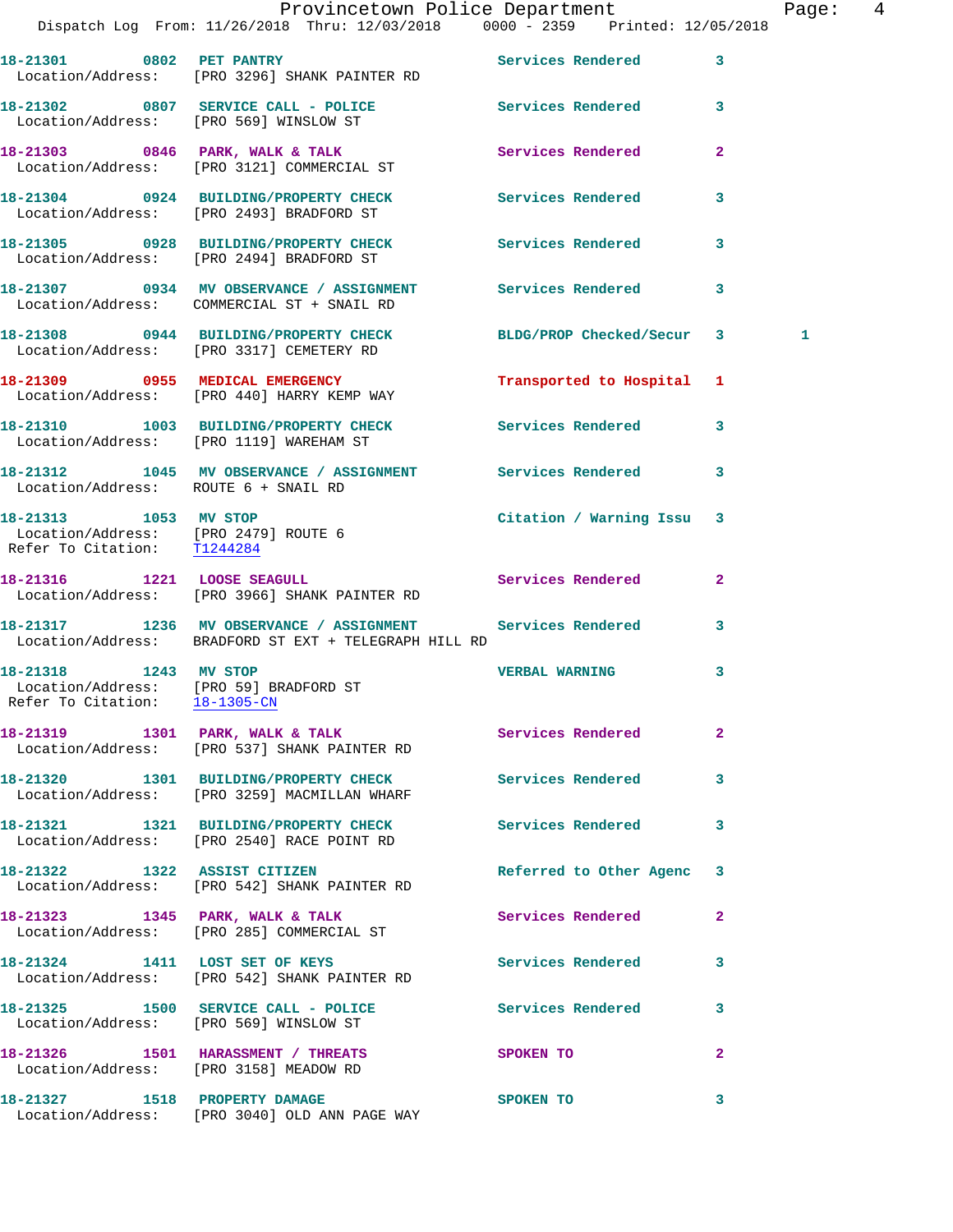|                                                        | Provincetown Police Department<br>Dispatch Log From: 11/26/2018 Thru: 12/03/2018 0000 - 2359 Printed: 12/05/2018 |                          |                |
|--------------------------------------------------------|------------------------------------------------------------------------------------------------------------------|--------------------------|----------------|
|                                                        | 18-21328 1654 MV OBSERVANCE / ASSIGNMENT No Action Required<br>Location/Address: ROUTE 6 + SNAIL RD              |                          | 3              |
|                                                        | 18-21329 1721 ASSIST CITIZEN<br>Location/Address: ROUTE 6 + SNAIL RD                                             | Services Rendered        | 3              |
|                                                        | 18-21330 1735 BUILDING/PROPERTY CHECK BLDG/PROP Checked/Secur<br>Location/Address: [PRO 1783] FRANKLIN ST        |                          | 3              |
|                                                        | 18-21331 1743 PARK, WALK & TALK<br>Location/Address: [PRO 182] COMMERCIAL ST                                     | Services Rendered        | $\overline{a}$ |
|                                                        | 18-21332 1930 BUILDING/PROPERTY CHECK BLDG/PROP Checked/Secur<br>Location/Address: [PRO 3158] MEADOW RD          |                          | 3              |
|                                                        | 18-21333 1932 MV OBSERVANCE / ASSIGNMENT Services Rendered<br>Location/Address: [PRO 2478] BRADFORD ST           |                          | 3              |
|                                                        | 18-21334 1940 SERVE SUMMONS<br>Location/Address: [PRO 1236] COMMERCIAL ST                                        | Could Not Locate         | 3              |
|                                                        | 18-21335 1949 BUILDING/PROPERTY CHECK BLDG/PROP Checked/Secur<br>Location/Address: [PRO 2548] HOWLAND ST         |                          | 3              |
|                                                        | 18-21336 2005 MV OBSERVANCE / ASSIGNMENT Services Rendered<br>Location/Address: BRADFORD ST + HOWLAND ST         |                          | 3              |
|                                                        | 18-21337 2101 BUILDING/PROPERTY CHECK BLDG/PROP Checked/Secur 3<br>Location/Address: [PRO 519] RACE POINT RD     |                          |                |
|                                                        | 18-21338  2335 MV OBSERVANCE / ASSIGNMENT Services Rendered<br>Location/Address: BRADFORD ST + CONWELL ST        |                          | 3              |
| For Date: $11/28/2018$ - Wednesday                     |                                                                                                                  |                          |                |
|                                                        | 18-21339 0032 PARK, WALK & TALK<br>Location/Address: [PRO 3870] COMMERCIAL ST                                    | Services Rendered        | $\overline{2}$ |
|                                                        | 18-21340 0044 MV OBSERVANCE / ASSIGNMENT Services Rendered<br>Location/Address: BRADFORD ST + RYDER ST           |                          | 3              |
|                                                        | 18-21341 0057 BUILDING/PROPERTY CHECK Services Rendered<br>Location/Address: [PRO 1119] WAREHAM ST               |                          | 3              |
|                                                        | 18-21342 0129 BUILDING/PROPERTY CHECK<br>Location/Address: [PRO 2548] HOWLAND ST                                 | BLDG/PROP Checked/Secur  | 3              |
| Location/Address: COMMERCIAL ST                        | 18-21343 0142 NOISE COMPLAINT                                                                                    | Services Rendered        | 3              |
|                                                        | 18-21344 0207 BUILDING/PROPERTY CHECK BLDG/PROP Checked/Secur<br>Location/Address: [PRO 4136] BRADFORD ST        |                          | 3              |
|                                                        | 18-21345 0226 MV OBSERVANCE / ASSIGNMENT Services Rendered<br>Location/Address: HOWLAND ST + BRADFORD ST         |                          | 3              |
|                                                        | 18-21346 0459 BUILDING/PROPERTY CHECK BLDG/PROP Checked/Secur<br>Location/Address: [PRO 488] MAYFLOWER ST        |                          | 3              |
|                                                        | 18-21347 0548 MV OBSERVANCE / ASSIGNMENT Services Rendered<br>Location/Address: ROUTE 6 + SNAIL RD               |                          | 3              |
| Location/Address: ROUTE 6                              | 18-21348 0614 MV OBSERVANCE / ASSIGNMENT Services Rendered                                                       |                          | 3              |
| 18-21349 0618 MV STOP<br>Refer To Citation: 18-1307-CN | Location/Address: [PRO 2513] ROUTE 6                                                                             | <b>VERBAL WARNING</b>    | 3              |
| 18-21350 0757 AT SCHOOL                                |                                                                                                                  | <b>Services Rendered</b> | 3              |

Page: 5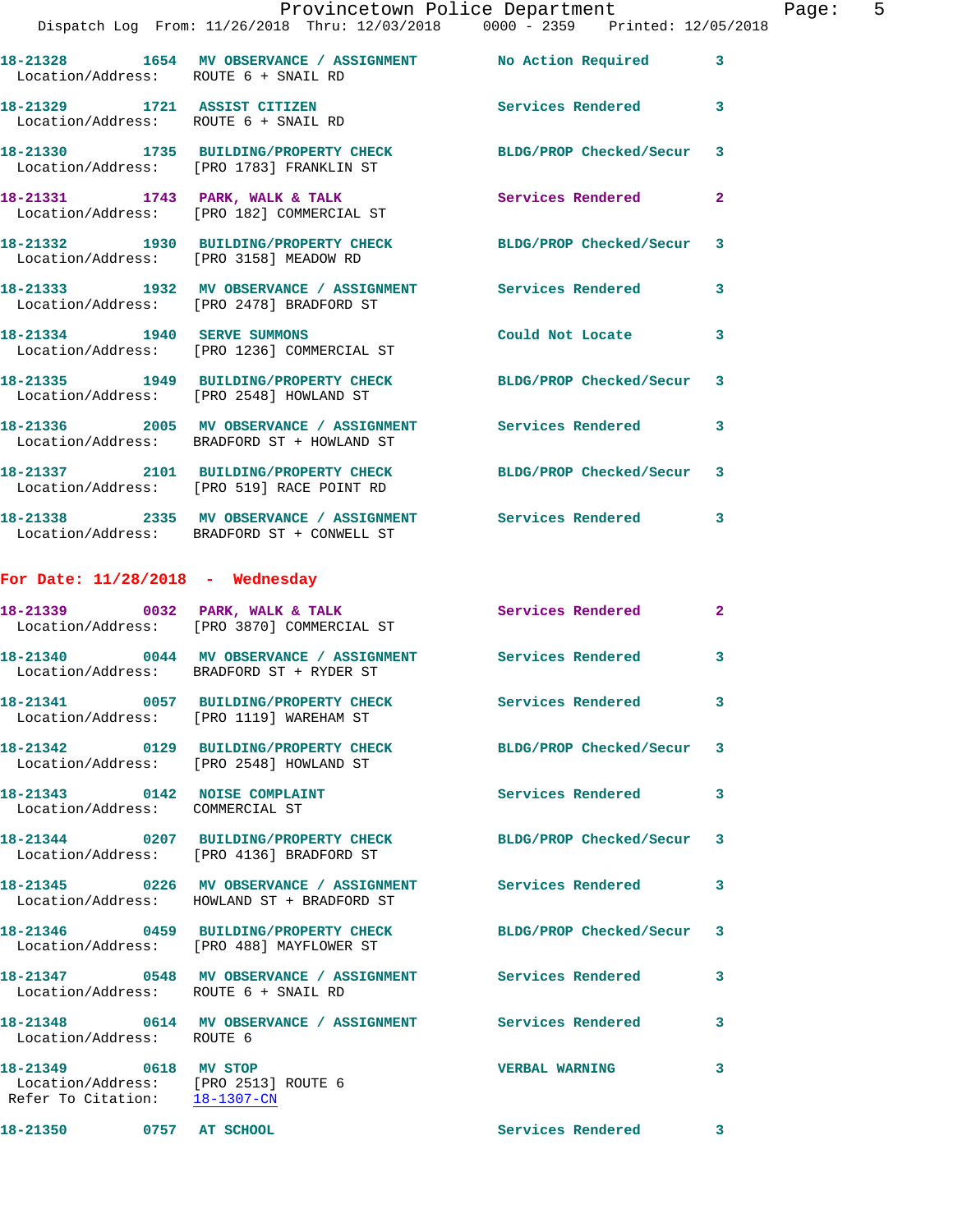|                                                                                               | Provincetown Police Department<br>Dispatch Log From: 11/26/2018 Thru: 12/03/2018 0000 - 2359 Printed: 12/05/2018 |                           |              | Page: 6 |  |
|-----------------------------------------------------------------------------------------------|------------------------------------------------------------------------------------------------------------------|---------------------------|--------------|---------|--|
|                                                                                               | Location/Address: [PRO 569] WINSLOW ST                                                                           |                           |              |         |  |
|                                                                                               | 18-21352 0822 MEDICAL EMERGENCY<br>Location/Address: [PRO VNEW] HOWLAND ST                                       | Transported to Hospital 1 |              |         |  |
|                                                                                               | 18-21353 0848 BUILDING/PROPERTY CHECK Services Rendered 3<br>Location/Address: [PRO 2977] COMMERCIAL ST          |                           |              |         |  |
|                                                                                               | 18-21354 0849 SERVICE CALL - POLICE Services Rendered 3<br>Location/Address: [PRO 569] WINSLOW ST                |                           |              |         |  |
| Location/Address: ROUTE 6 + SNAIL RD                                                          | 18-21356 1020 MV OBSERVANCE / ASSIGNMENT Services Rendered                                                       |                           | $\mathbf{3}$ |         |  |
|                                                                                               | 18-21357 1029 DOG ON DOG INCIDENT Services Rendered 2<br>Location/Address: [PRO 3966] SHANK PAINTER RD           |                           |              |         |  |
| 18-21358 1052 MV STOP<br>Location/Address: [PRO 521] ROUTE 6<br>Refer To Citation: 18-1308-CM |                                                                                                                  | <b>VERBAL WARNING</b>     | 3            |         |  |
|                                                                                               | 18-21361 1441 MEDICAL EMERGENCY 1 PATIENT REFUSAL 1<br>Location/Address: [PRO 726] BRADFORD ST                   |                           |              |         |  |
|                                                                                               | 18-21362 1457 SERVICE CALL - POLICE Services Rendered 3<br>Location/Address: [PRO 569] WINSLOW ST                |                           |              |         |  |
|                                                                                               | 18-21363 1510 911 - GENERAL<br>Location/Address: [PRO 643] COMMERCIAL ST                                         | Services Rendered 1       |              |         |  |
|                                                                                               | 18-21366 1532 MV OBSERVANCE / ASSIGNMENT Services Rendered 3<br>Location/Address: SNAIL RD + COMMERCIAL ST       |                           |              |         |  |
| 18-21365 1541 MV STOP<br>Refer To Citation: $18-1309$ -CN                                     | Location/Address: [PRO 308] COMMERCIAL ST                                                                        | <b>VERBAL WARNING</b>     | 3            |         |  |
|                                                                                               | 18-21367 1542 ANIMAL CALL<br>Location/Address: [PRO 988] MECHANIC ST                                             | Services Rendered 2       |              |         |  |
|                                                                                               | 18-21368 1550 PARK, WALK & TALK 1999 Services Rendered<br>Location/Address: [PRO 105] COMMERCIAL ST              |                           | -2           |         |  |
|                                                                                               | 18-21370 1730 BUILDING/PROPERTY CHECK<br>Location/Address: [PRO 1783] FRANKLIN ST                                | BLDG/PROP Checked/Secur 3 |              |         |  |
|                                                                                               | 18-21371 2038 BUILDING/PROPERTY CHECK BLDG/PROP Checked/Secur 3<br>Location/Address: [PRO 3158] MEADOW RD        |                           |              |         |  |
|                                                                                               | 18-21372 2044 ASSIST CITIZEN<br>Location/Address: [PRO 105] COMMERCIAL ST                                        | Services Rendered         | 3            |         |  |
| Location/Address: ROUTE 6                                                                     | 18-21373 2124 MV OBSERVANCE / ASSIGNMENT Services Rendered                                                       |                           | 3            |         |  |
| Location/Address: [PRO 58] BRADFORD ST                                                        | 18-21374 2329 MV OBSERVANCE / ASSIGNMENT Services Rendered                                                       |                           | 3            |         |  |
| For Date: $11/29/2018$ - Thursday                                                             |                                                                                                                  |                           |              |         |  |
|                                                                                               | 18-21375 0016 BUILDING/PROPERTY CHECK BLDG/PROP Checked/Secur 3<br>Location/Address: [PRO 530] SHANK PAINTER RD  |                           |              |         |  |
|                                                                                               | 18-21376 0044 BUILDING/PROPERTY CHECK Services Rendered<br>Location/Address: [PRO 3259] MACMILLAN WHARF          |                           | 3            |         |  |
|                                                                                               | 18-21377 0112 BUILDING/PROPERTY CHECK BLDG/PROP Checked/Secur 3<br>Location/Address: [PRO 2206] PILGRIMS LANDING |                           |              |         |  |
|                                                                                               | 18-21378 0120 BUILDING/PROPERTY CHECK BLDG/PROP Checked/Secur 3                                                  |                           |              |         |  |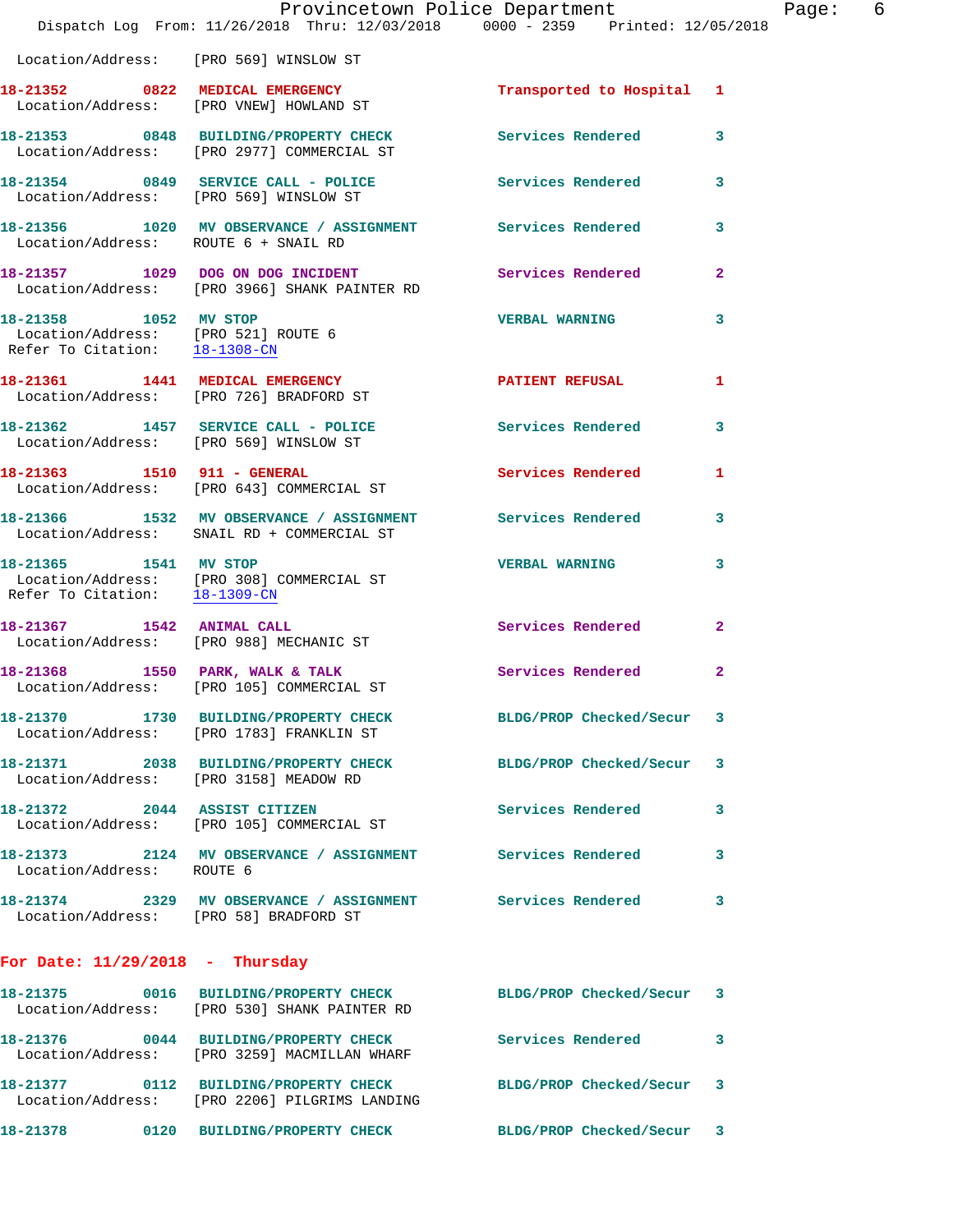|                                        | Provincetown Police Department<br>Dispatch Log From: 11/26/2018 Thru: 12/03/2018 0000 - 2359 Printed: 12/05/2018 |                           | Pag            |
|----------------------------------------|------------------------------------------------------------------------------------------------------------------|---------------------------|----------------|
|                                        | Location/Address: [PRO 3158] MEADOW RD                                                                           |                           |                |
| Location/Address: CONWELL ST + ROUTE 6 | 18-21379 0132 MV OBSERVANCE / ASSIGNMENT Services Rendered                                                       |                           | 3              |
|                                        | 18-21380 0139 BUILDING/PROPERTY CHECK BLDG/PROP Checked/Secur 3<br>Location/Address: [PRO 1783] FRANKLIN ST      |                           |                |
| Location/Address: ROUTE 6 + SNAIL RD   | 18-21381 0230 MV OBSERVANCE / ASSIGNMENT Services Rendered                                                       |                           | 3              |
|                                        | 18-21382 0434 BUILDING/PROPERTY CHECK BLDG/PROP Checked/Secur 3<br>Location/Address: [PRO 447] JEROME SMITH RD   |                           |                |
| Location/Address: ROUTE 6              | 18-21383 0506 MV OBSERVANCE / ASSIGNMENT Services Rendered                                                       |                           | 3              |
|                                        | 18-21384 0536 BUILDING/PROPERTY CHECK Services Rendered<br>Location/Address: [PRO 537] SHANK PAINTER RD          |                           | 3              |
|                                        | 18-21385 0733 MV OBSERVANCE / ASSIGNMENT Services Rendered<br>Location/Address: [PRO 3296] SHANK PAINTER RD      |                           | 3              |
| 18-21386 0755 AT SCHOOL                | Location/Address: [PRO 569] WINSLOW ST                                                                           | Services Rendered         | 3              |
|                                        | 18-21387 0841 MEDICAL EMERGENCY<br>Location/Address: [PRO 440] HARRY KEMP WAY                                    | Transported to Hospital   | 1              |
| Location/Address: [PRO 3287] ROUTE 6   | 18-21388 0935 BUILDING/PROPERTY CHECK BLDG/PROP Checked/Secur                                                    |                           | 3              |
| 18-21389 0942 MV STOP                  | Location/Address: [PRO 1504] BRADFORD ST<br>Refer To Citation: T1244285                                          | Citation / Warning Issu 3 |                |
|                                        | 18-21390 1008 BY-LAW VIOLATION<br>Location/Address: [PRO 105] COMMERCIAL ST                                      | Services Rendered         | $\mathbf{2}$   |
|                                        | 18-21391    1019    ALARM - GENERAL<br>Location/Address: [PRO 125] COMMERCIAL ST                                 | False Alarm               | 1              |
|                                        | 18-21392 1025 PARK, WALK & TALK<br>Location/Address: [PRO 105] COMMERCIAL ST                                     | Services Rendered         | 2              |
| 18-21393 1029 HAZARDS                  | Location/Address: [PRO 827] COMMERCIAL ST                                                                        | Services Rendered         | $\overline{a}$ |
|                                        | 18-21394 1030 PARK, WALK & TALK<br>Location/Address: [PRO 537] SHANK PAINTER RD                                  | Services Rendered         | $\mathbf{2}$   |
| Location/Address: HARRY KEMP WAY       | 18-21396 1042 MV OBSERVANCE / ASSIGNMENT Services Rendered                                                       |                           | 3              |
|                                        | 18-21398 1128 ALARM - GENERAL<br>Location/Address: [PRO 107] COMMERCIAL ST                                       | False Alarm               | 1              |
| Location/Address: [PRO 3440] ROUTE 6   | 18-21399 1201 MV OBSERVANCE / ASSIGNMENT Services Rendered                                                       |                           | 3              |
|                                        | 18-21400 1206 MV VANDALIZED<br>Location/Address: [PRO 1196] BRADFORD ACRES RD                                    | Services Rendered         | 2              |
|                                        | 18-21401 1213 BUILDING/PROPERTY CHECK<br>Location/Address: [PRO 3317] CEMETERY RD                                | BLDG/PROP Checked/Secur   | 3<br>1         |
| Location/Address: [PRO 16] BRADFORD ST | 18-21402 1240 SERVICE CALL - POLICE Services Rendered                                                            |                           | 3              |
| 18-21403 1250 MV LOCK-OUT              |                                                                                                                  | Services Rendered         | $\mathbf{2}$   |

Location/Address: [PRO 3296] SHANK PAINTER RD

age: 7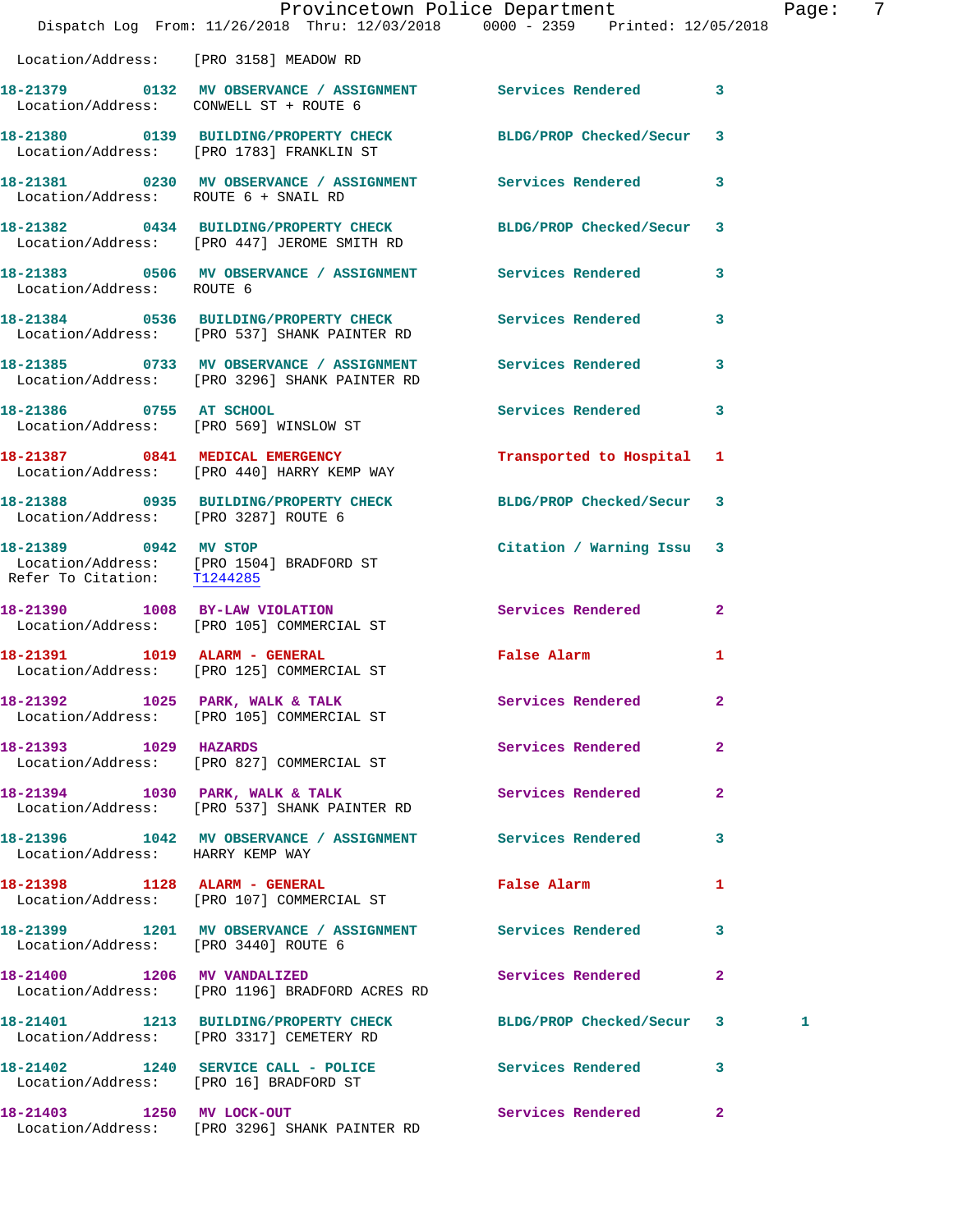| 18-21404 1327 MV STOP<br>Refer To Citation: 18-1311-CN | Location/Address: [PRO 1509] BRADFORD ST                                                                     | <b>VERBAL WARNING</b>     | 3            |
|--------------------------------------------------------|--------------------------------------------------------------------------------------------------------------|---------------------------|--------------|
| 18-21406 1439 MV STOP                                  | Location/Address: [PRO 1892] SHANK PAINTER RD<br>Refer To Citation: $18-1312-CN$                             | <b>VERBAL WARNING</b>     | 3            |
| Location/Address: [PRO 569] WINSLOW ST                 | 18-21407 1456 SERVICE CALL - POLICE                                                                          | Services Rendered         | 3            |
|                                                        | 18-21408 1456 ASSIST DEPARTMENT / MUTUAL AID SPOKEN TO<br>Location/Address: [PRO 542] SHANK PAINTER RD       |                           | 3            |
| 18-21409 1530 FOLLOW UP                                | Location/Address: [PRO 1119] WAREHAM ST                                                                      | SPOKEN TO                 | $\mathbf{2}$ |
|                                                        | 18-21410 1605 MEDICAL EMERGENCY<br>Location/Address: [PRO 440] HARRY KEMP WAY                                | Transported to Hospital 1 |              |
|                                                        | 18-21411 1609 PARK, WALK & TALK<br>Location/Address: [PRO 105] COMMERCIAL ST                                 | <b>Services Rendered</b>  | $\mathbf{2}$ |
|                                                        | 18-21412 1733 BUILDING/PROPERTY CHECK<br>Location/Address: [PRO 1783] FRANKLIN ST                            | BLDG/PROP Checked/Secur 3 |              |
|                                                        | 18-21413 1733 BUILDING/PROPERTY CHECK<br>Location/Address: [PRO 1119] WAREHAM ST                             | <b>Services Rendered</b>  | 3            |
|                                                        | 18-21415 1743 BUILDING/PROPERTY CHECK<br>Location/Address: [PRO 526] RYDER ST EXT                            | Services Rendered         | 3            |
|                                                        | 18-21416 1753 BUILDING/PROPERTY CHECK<br>Location/Address: [PRO 519] RACE POINT RD                           | BLDG/PROP Checked/Secur 3 |              |
|                                                        | 18-21417 1811 MV OBSERVANCE / ASSIGNMENT Services Rendered<br>Location/Address: SHANK PAINTER RD + BROWNE ST |                           | 3            |
|                                                        | 18-21418 1841 MV OBSERVANCE / ASSIGNMENT Services Rendered<br>Location/Address: ROUTE 6 + SHANK PAINTER RD   |                           | 3            |
| 18-21419 1847 MV STOP<br>Refer To Citation: 18-1313-CN | Location/Address: [PRO 1733] SHANK PAINTER RD                                                                | <b>VERBAL WARNING</b>     | 3            |
|                                                        | 18-21420 1855 MV OBSERVANCE / ASSIGNMENT<br>Location/Address: [PRO 537] SHANK PAINTER RD                     | Services Rendered         | 3            |
|                                                        | 18-21421 2000 BUILDING/PROPERTY CHECK<br>Location/Address: [PRO 3158] MEADOW RD                              | BLDG/PROP Checked/Secur 3 |              |
|                                                        | 18-21422 2001 BUILDING/PROPERTY CHECK<br>Location/Address: [PRO 3259] MACMILLAN WHARF                        | <b>Services Rendered</b>  | 3            |
|                                                        | 18-21423 2012 BUILDING/PROPERTY CHECK<br>Location/Address: [PRO 2481] TREMONT ST                             | Services Rendered         | 3            |
|                                                        | 18-21424 2014 BUILDING/PROPERTY CHECK<br>Location/Address: [PRO 2483] COMMERCIAL ST                          | Services Rendered         | 3            |
| 18-21425                                               | 2026 BUILDING/PROPERTY CHECK<br>Location/Address: [PRO 106] COMMERCIAL ST                                    | Services Rendered         | 3            |
|                                                        | 18-21426 2028 BUILDING/PROPERTY CHECK<br>Location/Address: [PRO 2493] BRADFORD ST                            | Services Rendered         | 3            |
|                                                        | 18-21427 2029 BUILDING/PROPERTY CHECK<br>Location/Address: [PRO 2494] BRADFORD ST                            | Services Rendered         | 3            |
| 18-21428                                               | 2043 MV OBSERVANCE / ASSIGNMENT                                                                              | Services Rendered         | 3            |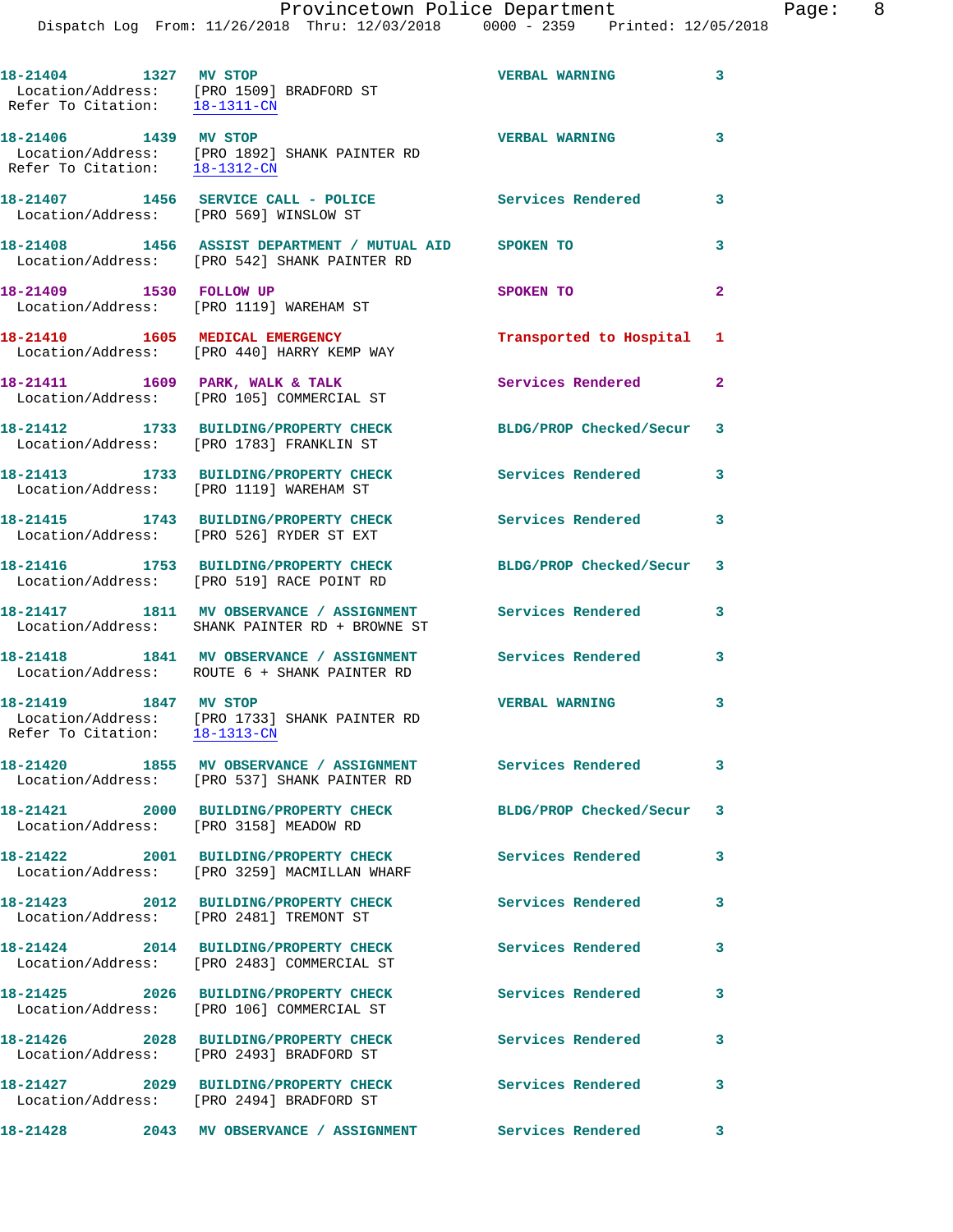|                                      |                                                                                                                 | Provincetown Police Department | Page: 9        |
|--------------------------------------|-----------------------------------------------------------------------------------------------------------------|--------------------------------|----------------|
|                                      | Dispatch Log From: 11/26/2018 Thru: 12/03/2018 0000 - 2359 Printed: 12/05/2018                                  |                                |                |
|                                      | Location/Address: BRADFORD ST + STANDISH ST                                                                     |                                |                |
|                                      | 18-21430 2156 BUILDING/PROPERTY CHECK Services Rendered 3<br>Location/Address: [PRO 1119] WAREHAM ST            |                                |                |
|                                      | 18-21431 2337 BUILDING/PROPERTY CHECK BLDG/PROP Checked/Secur 3<br>Location/Address: [PRO 3430] COMMERCIAL ST   |                                |                |
|                                      | 18-21432 2344 BUILDING/PROPERTY CHECK Services Rendered 3<br>Location/Address: [PRO 1783] FRANKLIN ST           |                                |                |
|                                      | 18-21433 2359 BUILDING/PROPERTY CHECK BLDG/PROP Checked/Secur 3<br>Location/Address: [PRO 2483] COMMERCIAL ST   |                                |                |
| For Date: $11/30/2018$ - Friday      |                                                                                                                 |                                |                |
|                                      | 18-21434 0001 PARK, WALK & TALK<br>Location: [PRO 3431] LOPES SQUARE                                            | Services Rendered 2            |                |
|                                      | 18-21435 0011 BAR CHECK<br>Location/Address: [PRO 399] COMMERCIAL ST                                            | Services Rendered 2            |                |
|                                      | 18-21436 0015 BAR CHECK<br>Location/Address: [PRO 3443] COMMERCIAL ST                                           | Services Rendered              | $\overline{2}$ |
|                                      | 18-21437 0016 BUILDING/PROPERTY CHECK BLDG/PROP Checked/Secur 3<br>Location/Address: [PRO 1952] COMMERCIAL ST   |                                |                |
|                                      | 18-21438 0016 MV OBSERVANCE / ASSIGNMENT BLDG/PROP Checked/Secur 3<br>Location/Address: [PRO 2513] ROUTE 6      |                                |                |
|                                      | 18-21439 0053 MV OBSERVANCE / ASSIGNMENT Services Rendered 3<br>Location/Address: BRADFORD ST + RYDER ST        |                                |                |
|                                      | 18-21440 0140 BUILDING/PROPERTY CHECK Services Rendered 3<br>Location/Address: [PRO 3158] MEADOW RD             |                                |                |
|                                      | 18-21441 0154 BUILDING/PROPERTY CHECK BLDG/PROP Checked/Secur 3<br>Location/Address: [PRO 530] SHANK PAINTER RD |                                |                |
|                                      | 18-21442 0214 MV OBSERVANCE / ASSIGNMENT Services Rendered 3<br>Location/Address: HIGH POLE HILL + BRADFORD ST  |                                |                |
|                                      | 18-21443 0216 BUILDING/PROPERTY CHECK BLDG/PROP Checked/Secur 3<br>Location/Address: [PRO 1119] WAREHAM ST      |                                |                |
|                                      | 18-21444 0221 BUILDING/PROPERTY CHECK Services Rendered 3<br>Location/Address: [PRO 75] CAPTAIN BERTIES WAY     |                                |                |
|                                      | 18-21445 0241 ANIMAL CALL<br>Location/Address: [PRO 523] COMMERCIAL ST                                          | Services Rendered 2            |                |
| Location/Address: ROUTE 6 + SNAIL RD | 18-21446  0344 MV OBSERVANCE / ASSIGNMENT Services Rendered                                                     |                                | 3              |
|                                      | 18-21447 0418 BUILDING/PROPERTY CHECK BLDG/PROP Checked/Secur 3<br>Location/Address: [PRO 2898] JEROME SMITH RD |                                |                |
| Location/Address: [PRO 521] ROUTE 6  | 18-21448 0418 BUILDING/PROPERTY CHECK BLDG/PROP Checked/Secur 3                                                 |                                |                |
|                                      | 18-21449 0446 BUILDING/PROPERTY CHECK Services Rendered 3<br>Location/Address: [PRO 564] BAYBERRY AVE           |                                |                |
|                                      | 18-21450 0759 AT SCHOOL<br>Location/Address: [PRO 569] WINSLOW ST                                               | Services Rendered 3            |                |
| 18-21451 0804 ANIMAL CALL            | Location/Address: [PRO 776] BROWNE ST                                                                           | <b>Unfounded</b>               | $\mathbf{2}$   |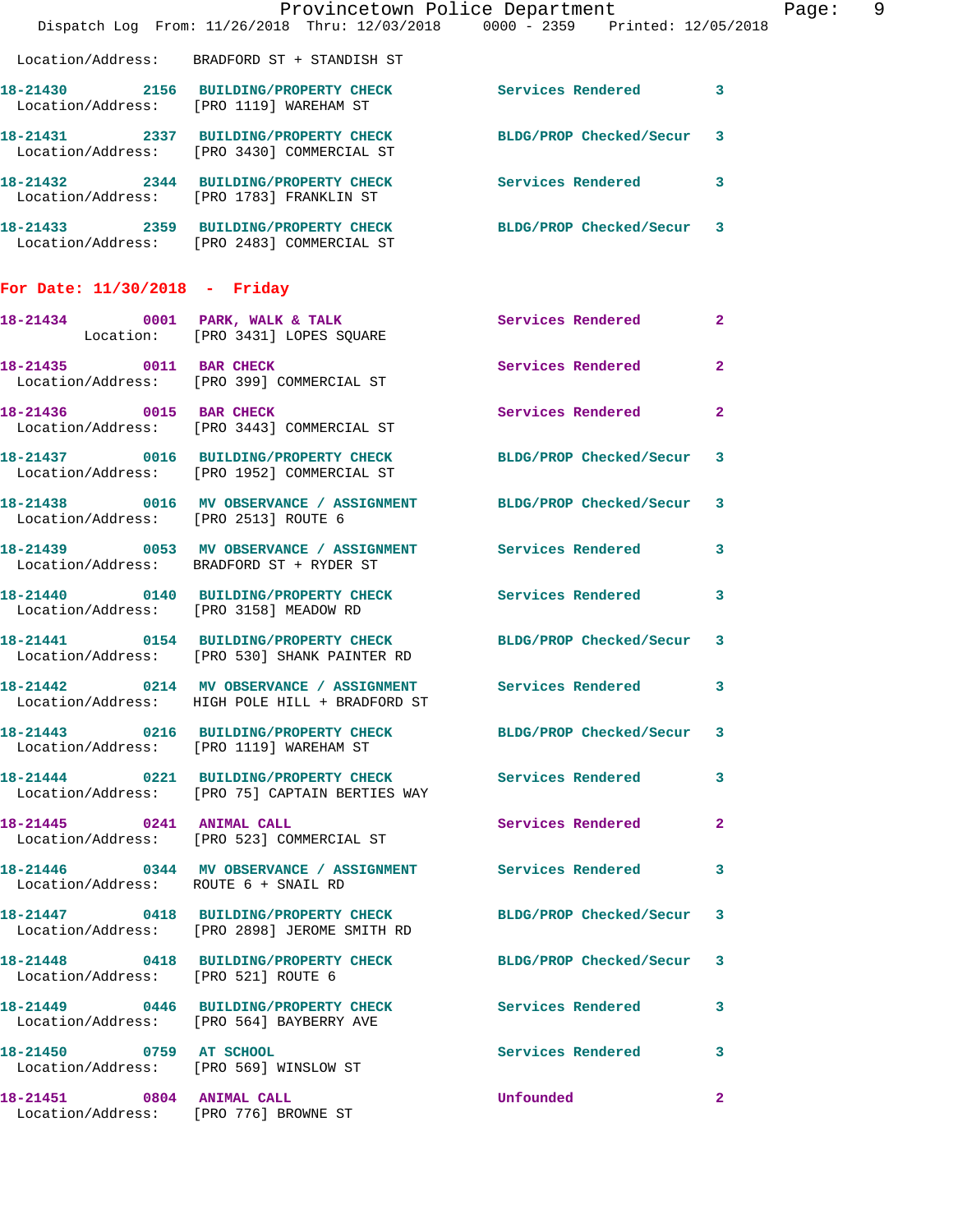|                                                                                                | Dispatch Log From: 11/26/2018 Thru: 12/03/2018 0000 - 2359 Printed: 12/05/2018                       | Provincetown Police Department |                         | Page: 10 |  |
|------------------------------------------------------------------------------------------------|------------------------------------------------------------------------------------------------------|--------------------------------|-------------------------|----------|--|
|                                                                                                | 18-21452 0820 PET PANTRY<br>Location/Address: [PRO 3296] SHANK PAINTER RD                            | Services Rendered 3            |                         |          |  |
| Refer To Citation: T1244439<br>Refer To Accident: 18-135-AC                                    | 18-21453 0914 MV COLLISION<br>Location/Address: [PRO 2277] BRADFORD ST                               | Services Rendered 1            |                         |          |  |
|                                                                                                | 18-21454 0945 PET PANTRY<br>Location/Address: [PRO 2368] SHANK PAINTER RD                            | Services Rendered 3            |                         |          |  |
|                                                                                                | 18-21455 0955 MEDICAL EMERGENCY<br>Location/Address: [PRO 442] HARRY KEMP WAY                        | <b>Services Rendered</b>       | $\mathbf{1}$            |          |  |
|                                                                                                | 18-21464 0955 HARASSMENT / THREATS Services Rendered<br>Location/Address: [PRO 539] SHANK PAINTER RD |                                | $\mathbf{2}$            |          |  |
| Location/Address: [PRO 3287] ROUTE 6                                                           | 18-21456 1011 BUILDING/PROPERTY CHECK BLDG/PROP Checked/Secur 3                                      |                                |                         |          |  |
|                                                                                                | 18-21457 1047 FUNERAL ESCORT<br>Location/Address: [PRO 1645] HARRY KEMP WAY                          | Services Rendered 3            |                         |          |  |
|                                                                                                | 18-21458 1101 MEDICAL EMERGENCY<br>Location/Address: [PRO 440] HARRY KEMP WAY                        | Transported to Hospital 1      |                         |          |  |
| 18-21459 1104 ANIMAL CALL                                                                      | Location/Address: [PRO 338] SHANK PAINTER RD                                                         | Services Rendered              | $\mathbf{2}$            |          |  |
|                                                                                                | 18-21461 1114 DRONE ACTIVITY<br>Location/Address: [PRO 105] COMMERCIAL ST                            | Services Rendered              | $\mathbf{2}$            |          |  |
|                                                                                                | 18-21462 1154 HARASSMENT / THREATS<br>Location/Address: [PRO 2702] COMMERCIAL ST                     | Services Rendered              | $\mathbf{2}$            |          |  |
|                                                                                                | 18-21463 1156 LOOSE DOG<br>Location/Address: [PRO 1840] COMMERCIAL ST                                | Citation / Warning Issu 2      |                         |          |  |
| Location/Address: [PRO 625] DEWEY AVE                                                          | 18-21465 1224 PET PANTRY                                                                             | Services Rendered              | 3                       |          |  |
| Location/Address: ROUTE 6                                                                      | 18-21467 1239 MV OBSERVANCE / ASSIGNMENT Services Rendered 3                                         |                                |                         |          |  |
| 18-21468 1300 MV STOP<br>Location/Address: [PRO 2521] ROUTE 6<br>Refer To Citation: 18-1314-CN |                                                                                                      | VERBAL WARNING 3               |                         |          |  |
|                                                                                                | 18-21469 1317 PARK, WALK & TALK<br>Location/Address: [PRO 182] COMMERCIAL ST                         | Services Rendered              | $\mathbf{2}$            |          |  |
|                                                                                                | 18-21471 1324 E-MAIL SCAM<br>Location/Address: [PRO 2458] MASONIC PL                                 | Services Rendered              | $\mathbf{2}$            |          |  |
| 18-21472 1457 AT SCHOOL                                                                        | Location/Address: [PRO 569] WINSLOW ST                                                               | Services Rendered              | $\overline{\mathbf{3}}$ |          |  |
| Location/Address: BRADFORD ST                                                                  | 18-21474 1530 MV OBSERVANCE / ASSIGNMENT Services Rendered                                           |                                | $\mathbf{3}$            |          |  |
| 18-21475 1700 MV STOP<br>Refer To Citation: 18-1315-CN                                         | Location/Address: [PRO 539] SHANK PAINTER RD                                                         | <b>VERBAL WARNING</b>          | 3                       |          |  |
|                                                                                                | 18-21476 1733 B & E / BURGLARY<br>Location/Address: [PRO 1157] WINSLOW ST                            | SPOKEN TO                      | $\mathbf{2}$            |          |  |
|                                                                                                | 18-21477 1738 MEDICAL EMERGENCY<br>Location/Address: [PRO 2381] COMMERCIAL ST                        | Transported to Hospital 1      |                         |          |  |
|                                                                                                | 18-21478 1741 SUSPICIOUS ACTIVITY                                                                    | SPOKEN TO                      | $\mathbf{2}$            |          |  |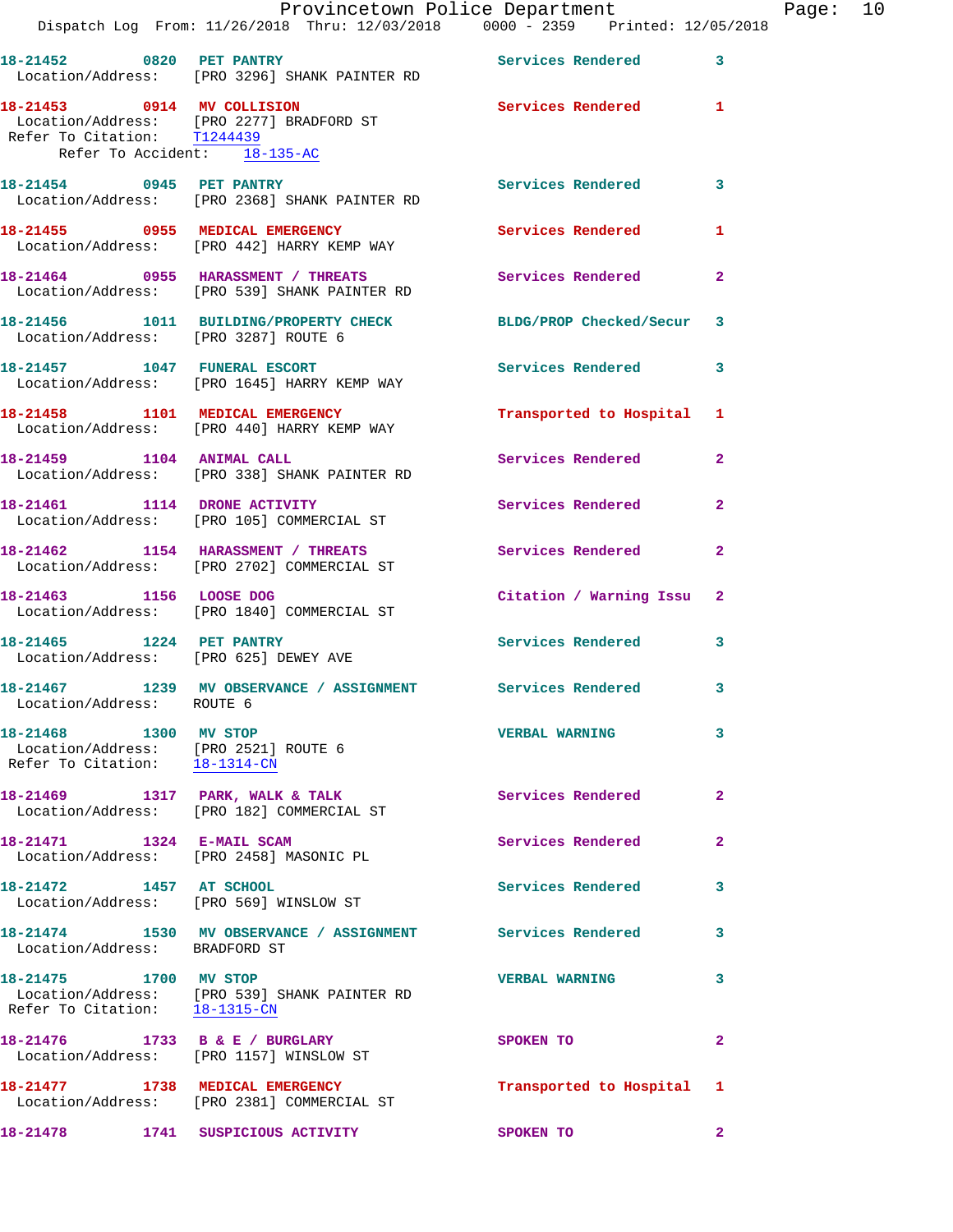|                                                                                                | Provincetown Police Department<br>Dispatch Log From: 11/26/2018 Thru: 12/03/2018 0000 - 2359 Printed: 12/05/2018 |                          |                |
|------------------------------------------------------------------------------------------------|------------------------------------------------------------------------------------------------------------------|--------------------------|----------------|
| Location/Address: [PRO 3389] POINT ST                                                          |                                                                                                                  |                          |                |
|                                                                                                | 18-21480 1830 SERVICE CALL - POLICE<br>Location/Address: [PRO 839] COMMERCIAL ST                                 | Services Rendered        | 3              |
| Refer To Arrest: 18-261-AR                                                                     | 18-21481 1916 SHOPLIFTING<br>Location/Address: [PRO 196] COMMERCIAL ST                                           | Arrest(s) Made           | 3              |
|                                                                                                | 18-21483 2021 ASSIST CITIZEN<br>Location/Address: [PRO 182] COMMERCIAL ST                                        | <b>Services Rendered</b> | 3              |
|                                                                                                | 18-21484 2106 MV OBSERVANCE / ASSIGNMENT Services Rendered<br>Location/Address: HOWLAND ST + BRADFORD ST         |                          | 3              |
| 18-21485 2112 MV STOP                                                                          | Location/Address: BRADFORD ST + KENDALL LN<br>Refer To Citation: 18-1316-CN                                      | <b>VERBAL WARNING</b>    | 3              |
| 18-21486 2131 MV STOP<br>Refer To Citation: 18-1317-CN                                         | Location/Address: HOWLAND ST + HARRY KEMP WAY                                                                    | <b>VERBAL WARNING</b>    | 3              |
| 18-21487 2141 MV STOP<br>Location/Address: [PRO 2513] ROUTE 6<br>Refer To Citation: 18-1318-CM |                                                                                                                  | <b>VERBAL WARNING</b>    | 3              |
|                                                                                                | 18-21488 2239 B & E / BURGLARY<br>Location/Address: [PRO 2817] COMMODORE AVE                                     | Could Not Locate         | $\mathbf{2}$   |
|                                                                                                | 18-21490 2348 SERVICE CALL - POLICE<br>Location/Address: [PRO 1231] COMMERCIAL ST                                | <b>Services Rendered</b> | 3              |
| For Date: $12/01/2018$ - Saturday                                                              |                                                                                                                  |                          |                |
|                                                                                                | 18-21491 0006 PARK, WALK & TALK<br>Location: [PRO 3431] LOPES SQUARE                                             | <b>Services Rendered</b> | $\mathbf{2}$   |
|                                                                                                | 18-21492 0008 PARK, WALK & TALK<br>Location/Address: [PRO 105] COMMERCIAL ST                                     | <b>Services Rendered</b> | $\mathbf{2}$   |
| 18-21493 0008 FOLLOW UP                                                                        | Location/Address: [PRO 542] SHANK PAINTER RD                                                                     | Services Rendered        | $\mathbf{2}$   |
| 18-21494 0018 BAR CHECK                                                                        | Location/Address: [PRO 3443] COMMERCIAL ST                                                                       | Services Rendered        | $\overline{a}$ |
| 18-21495 0022 BAR CHECK                                                                        | Location/Address: [PRO 2737] COMMERCIAL ST                                                                       | Services Rendered        | 2              |
| 18-21496 0031 BAR CHECK                                                                        | Location/Address: [PRO 484] MASONIC PL                                                                           | <b>Services Rendered</b> | $\overline{2}$ |
|                                                                                                | 18-21497 0046 BUILDING/PROPERTY CHECK<br>Location/Address: [PRO 2483] COMMERCIAL ST                              | BLDG/PROP Checked/Secur  | 3              |
|                                                                                                | 18-21498   0100 MV OBSERVANCE / ASSIGNMENT   Services Rendered<br>Location/Address: BRADFORD ST + JOHNSON ST     |                          | 3              |
| 18-21499 0119 MV STOP                                                                          | Location/Address: HOWLAND ST + BRADFORD ST<br>Refer To Citation: 18-1319-CN                                      | <b>VERBAL WARNING</b>    | 3              |
| Location/Address: [PRO 1119] WAREHAM ST                                                        |                                                                                                                  | Services Rendered        | 3              |
|                                                                                                | 18-21501 0142 BUILDING/PROPERTY CHECK<br>Location/Address: [PRO 75] CAPTAIN BERTIES WAY                          | BLDG/PROP Checked/Secur  | 3              |
|                                                                                                | 18-21502 0145 BUILDING/PROPERTY CHECK                                                                            | <b>Services Rendered</b> | 3              |

Page: 11<br><sup>18</sup>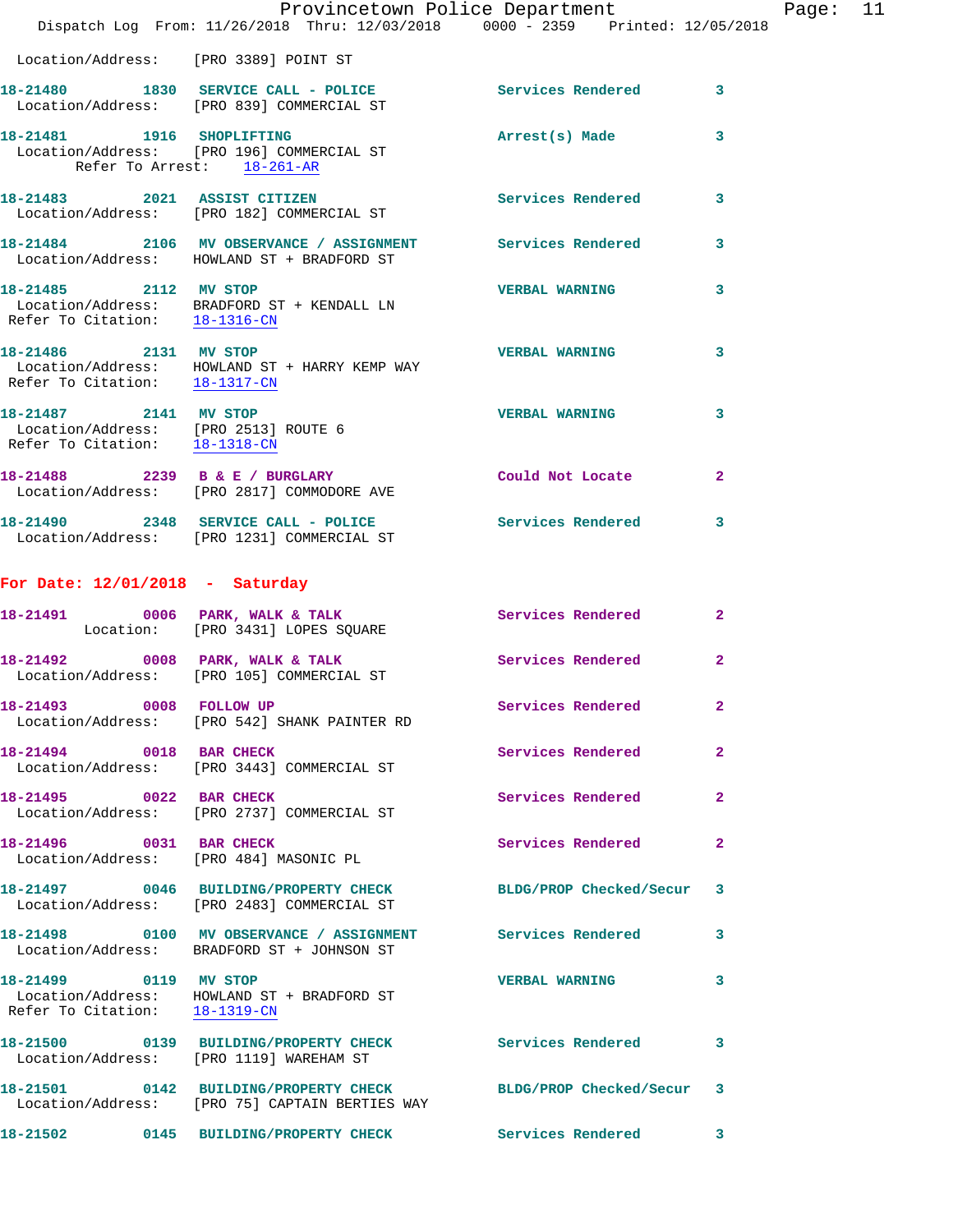|                                                        | Provincetown Police Department<br>Dispatch Log From: 11/26/2018 Thru: 12/03/2018 0000 - 2359 Printed: 12/05/2018      |                           |              | Page: 12 |  |
|--------------------------------------------------------|-----------------------------------------------------------------------------------------------------------------------|---------------------------|--------------|----------|--|
|                                                        | Location/Address: [PRO 3259] MACMILLAN WHARF                                                                          |                           |              |          |  |
|                                                        | 18-21503 0206 MV OBSERVANCE / ASSIGNMENT Services Rendered 3<br>Location/Address: BRADFORD ST + HOWLAND ST            |                           |              |          |  |
|                                                        | 18-21504 0215 BUILDING/PROPERTY CHECK Services Rendered<br>Location/Address: [PRO 3430] COMMERCIAL ST                 |                           | 3            |          |  |
|                                                        | 18-21505 0253 BUILDING/PROPERTY CHECK BLDG/PROP Checked/Secur 3<br>Location/Address: [PRO 1778] SHANK PAINTER RD      |                           |              |          |  |
| Location/Address: ROUTE 6 + SNAIL RD                   | 18-21506 0255 MV OBSERVANCE / ASSIGNMENT Services Rendered                                                            |                           | 3            |          |  |
|                                                        | 18-21507 0321 BUILDING/PROPERTY CHECK Services Rendered<br>Location/Address: [PRO 2540] RACE POINT RD                 |                           | 3            |          |  |
|                                                        | 18-21508     0323   MV OBSERVANCE / ASSIGNMENT       Services Rendered<br>Location/Address:   [PRO 3430]COMMERCIAL ST |                           | 3            |          |  |
|                                                        | 18-21509   0351   BUILDING/PROPERTY CHECK   Services Rendered<br>Location/Address: [PRO 521] ROUTE 6                  |                           | 3            |          |  |
|                                                        | 18-21510  0405 MV OBSERVANCE / ASSIGNMENT  Services Rendered<br>Location/Address: [PRO 2513] ROUTE 6                  |                           | $\mathbf{3}$ |          |  |
|                                                        | 18-21511 0454 MV OBSERVANCE / ASSIGNMENT Services Rendered<br>Location/Address: SHANK PAINTER RD + JEROME SMITH RD    |                           | 3            |          |  |
|                                                        | 18-21512 0532 BUILDING/PROPERTY CHECK<br>Location/Address: [PRO 2898] JEROME SMITH RD                                 | BLDG/PROP Checked/Secur 3 |              |          |  |
|                                                        | 18-21513 0601 BUILDING/PROPERTY CHECK Services Rendered<br>Location/Address: [PRO 2977] COMMERCIAL ST                 |                           | 3            |          |  |
| Location/Address: COMMERCIAL ST                        | 18-21514 0607 PARK, WALK & TALK 30 Services Rendered                                                                  |                           | $\mathbf{2}$ |          |  |
| Location/Address: [PRO 3287] ROUTE 6                   | 18-21515 0803 BUILDING/PROPERTY CHECK BLDG/PROP Checked/Secur 3                                                       |                           |              |          |  |
| 18-21516 0810 GENERAL INFO                             | Location/Address: [PRO 1892] SHANK PAINTER RD                                                                         | Services Rendered 3       |              |          |  |
| 18-21518 0834 ANIMAL CALL                              | Location/Address: [PRO 3296] SHANK PAINTER RD                                                                         | Services Rendered         | 2            |          |  |
|                                                        | 18-21519 0839 MV OBSERVANCE / ASSIGNMENT Services Rendered<br>Location/Address: HOWLAND ST + HARRY KEMP WAY           |                           | 3            |          |  |
|                                                        | 18-21520 0841 PARK, WALK & TALK<br>Location/Address: [PRO 3870] COMMERCIAL ST                                         | Services Rendered         | $\mathbf{2}$ |          |  |
|                                                        | 18-21521   0902   BUILDING/PROPERTY CHECK   Services Rendered<br>Location/Address: [PRO 3259] MACMILLAN WHARF         |                           | 3            |          |  |
| 18-21524 0923 ANIMAL CALL                              | Location/Address: [PRO 3296] SHANK PAINTER RD                                                                         | Services Rendered         | $\mathbf{2}$ |          |  |
|                                                        | Location/Address: HOWLAND ST + BRADFORD ST                                                                            |                           |              |          |  |
| 18-21526 0941 MV STOP<br>Refer To Citation: 18-1320-CN | Location/Address: [PRO 357] COMMERCIAL ST                                                                             | <b>VERBAL WARNING</b>     | 3            |          |  |
|                                                        | 18-21529 1027 SERVICE CALL - POLICE Services Rendered<br>Location/Address: [PRO 606] CONWELL ST                       |                           | 3            |          |  |
|                                                        | 18-21530 1035 MEDICAL EMERGENCY<br>Location/Address: [PRO 2880] COURT ST                                              | Transported to Hospital 1 |              |          |  |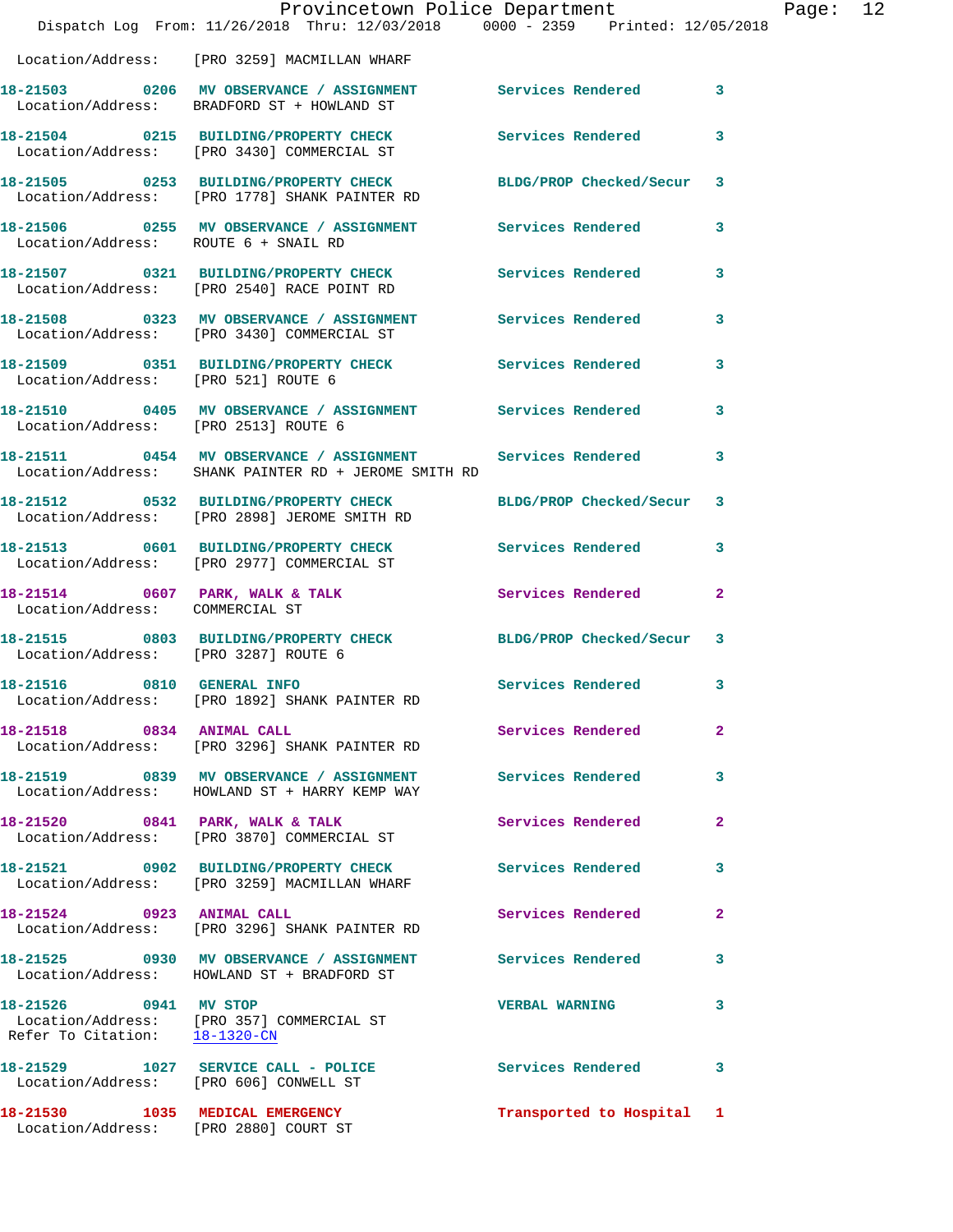|                                                                | 18-21532 1057 MEDICAL EMERGENCY<br>Location/Address: [PRO 2558] BRADFORD ST                              | <b>PATIENT REFUSAL</b>    | $\mathbf{1}$            |
|----------------------------------------------------------------|----------------------------------------------------------------------------------------------------------|---------------------------|-------------------------|
|                                                                | 18-21533 1119 MEDICAL EMERGENCY<br>Location/Address: [PRO 2499] RACE POINT RD                            | <b>PATIENT REFUSAL</b>    | $\mathbf{1}$            |
|                                                                | 18-21534 1143 MEDICAL EMERGENCY<br>Location/Address: [PRO 1542] COMMERCIAL ST                            | Transported to Hospital 1 |                         |
| 18-21535 1218 ALARM - GENERAL<br>Location/Address: BRADFORD ST |                                                                                                          | False Alarm               | $\mathbf{1}$            |
|                                                                | 18-21536 1234 GENERAL INFO<br>Location/Address: [PRO 488] MAYFLOWER ST                                   | Services Rendered         | 3                       |
|                                                                | 18-21537 1236 MV OBSERVANCE / ASSIGNMENT<br>Location/Address: [PRO 3915] SNAIL RD + ROUTE 6              | Services Rendered         | $\overline{\mathbf{3}}$ |
|                                                                | 18-21538 1240 BUILDING/PROPERTY CHECK<br>Location/Address: [PRO 3317] CEMETERY RD                        | BLDG/PROP Checked/Secur 3 |                         |
|                                                                | 18-21539 1242 BUILDING/PROPERTY CHECK<br>Location/Address: [PRO 3318] CEMETERY RD                        | BLDG/PROP Checked/Secur 3 |                         |
|                                                                | 18-21540 1338 MEDICAL EMERGENCY<br>Location/Address: [PRO 440] HARRY KEMP WAY                            | Transported to Hospital 1 |                         |
|                                                                | 18-21541 1350 BUILDING/PROPERTY CHECK<br>Location/Address: [PRO 2206] PILGRIMS LANDING                   | BLDG/PROP Checked/Secur 3 |                         |
|                                                                | 18-21542 1354 ALARM - GENERAL<br>Location/Address: [PRO 1952] COMMERCIAL ST                              | False Alarm               | $\mathbf{1}$            |
| Location/Address: FRANKLIN ST                                  | 18-21543 1400 SERVICE CALL - POLICE                                                                      | Unfounded                 | 3                       |
|                                                                | 18-21544 1426 PARKING COMPLAINT<br>Location/Address: [PRO 182] COMMERCIAL ST                             | Referred to Other Agenc 3 |                         |
|                                                                | 18-21545 1612 PARK, WALK & TALK<br>Location/Address: [PRO 3870] COMMERCIAL ST                            | Services Rendered         | $\mathbf{2}$            |
|                                                                | 18-21548 1640 SERVICE CALL - POLICE<br>Location/Address: [PRO 3259] MACMILLAN WHARF                      | Services Rendered         | $\overline{\mathbf{3}}$ |
| Location/Address: [PRO 2479] ROUTE 6                           | 18-21546  1648 MV OBSERVANCE / ASSIGNMENT  Services Rendered                                             |                           | 3                       |
|                                                                | 18-21550 1700 LOST PROPERTY<br>Location/Address: [PRO 2276] WINTHROP ST                                  | Services Rendered         | 3                       |
| 18-21549 1725 MV STOP<br>Refer To Citation: 18-1321-CN         | Location/Address: [PRO 2818] CONWELL ST                                                                  | <b>VERBAL WARNING</b>     | 3                       |
|                                                                | 18-21552 1835 BUILDING/PROPERTY CHECK<br>Location/Address: [PRO 182] COMMERCIAL ST                       | BLDG/PROP Checked/Secur 3 |                         |
|                                                                | 18-21553 1841 BUILDING/PROPERTY CHECK<br>Location/Address: [PRO 1119] WAREHAM ST                         | <b>Services Rendered</b>  | 3                       |
|                                                                | 18-21555 1919 PARK, WALK & TALK<br>Location/Address: [PRO 105] COMMERCIAL ST                             | Services Rendered         | $\mathbf{2}$            |
|                                                                | 18-21556 1948 MV OBSERVANCE / ASSIGNMENT Services Rendered<br>Location/Address: HOWLAND ST + BRADFORD ST |                           | 3                       |
|                                                                | 18-21557 2045 BUILDING/PROPERTY CHECK<br>Location/Address: [PRO 1119] WAREHAM ST                         | Services Rendered         | 3                       |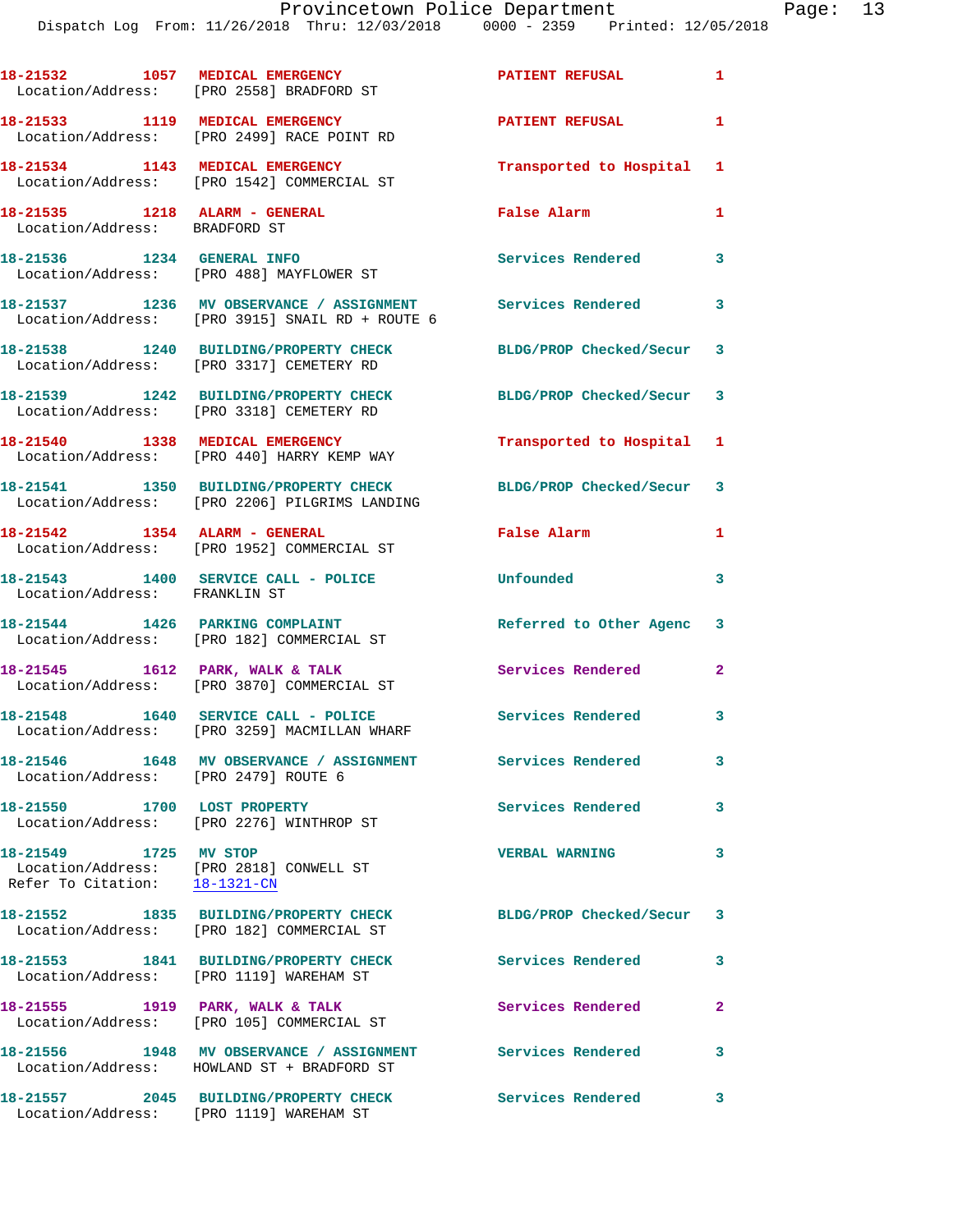|                                                        | Dispatch Log From: 11/26/2018 Thru: 12/03/2018 0000 - 2359 Printed: 12/05/2018                                                    | Provincetown Police Department |              | Page: 14 |  |
|--------------------------------------------------------|-----------------------------------------------------------------------------------------------------------------------------------|--------------------------------|--------------|----------|--|
|                                                        | 18-21559 2154 MV OBSERVANCE / ASSIGNMENT Services Rendered 3<br>Location/Address: [PRO 94] BRADFORD ST                            |                                |              |          |  |
|                                                        | 18-21560 2229 MV STOP<br>Location/Address: BRADFORD ST + PRISCILLA ALDEN RD<br>Refer To Citation: $\frac{18-1322-CN}{18-1322-CN}$ | <b>VERBAL WARNING</b> 3        |              |          |  |
|                                                        | 18-21562 2354 BUILDING/PROPERTY CHECK BLDG/PROP Checked/Secur 3<br>Location/Address: [PRO 2483] COMMERCIAL ST                     |                                |              |          |  |
|                                                        | 18-21563 2356 BUILDING/PROPERTY CHECK BLDG/PROP Checked/Secur 3<br>Location/Address: [PRO 413] CONWELL ST                         |                                |              |          |  |
| For Date: 12/02/2018 - Sunday                          |                                                                                                                                   |                                |              |          |  |
|                                                        | 18-21566 0030 LOST PROPERTY<br>Location/Address: [PRO 3908] COMMERCIAL ST                                                         | Services Rendered 3            |              |          |  |
|                                                        | 18-21565 0031 PARK, WALK & TALK Services Rendered 2<br>Location/Address: [PRO 105] COMMERCIAL ST                                  |                                |              |          |  |
|                                                        | 18-21567 0041 BAR CHECK<br>Location/Address: [PRO 484] MASONIC PL                                                                 | Services Rendered 2            |              |          |  |
|                                                        | 18-21568 0044 BAR CHECK<br>Location/Address: [PRO 2737] COMMERCIAL ST                                                             | Services Rendered 2            |              |          |  |
|                                                        | 18-21569 0100 BAR CHECK<br>Location/Address: [PRO 399] COMMERCIAL ST                                                              | <b>Services Rendered</b>       | $\mathbf{2}$ |          |  |
|                                                        | 18-21570 0127 BUILDING/PROPERTY CHECK BLD/PROP CHECKED UNSECU 3<br>Location/Address: [PRO 3256] COMMERCIAL ST                     |                                |              |          |  |
|                                                        | 18-21571   0151   BUILDING/PROPERTY CHECK   BLDG/PROP Checked/Secur   3<br>Location/Address: [PRO 488] MAYFLOWER ST               |                                |              |          |  |
|                                                        | 18-21572 0203 BUILDING/PROPERTY CHECK BLDG/PROP Checked/Secur 3<br>Location/Address: [PRO 2977] COMMERCIAL ST                     |                                |              |          |  |
| Location/Address: [PRO 2513] ROUTE 6                   | 18-21573 0216 MV OBSERVANCE / ASSIGNMENT Services Rendered 3                                                                      |                                |              |          |  |
|                                                        | 18-21574 0232 MV STOP<br>Location/Address: [PRO 521] ROUTE 6                                                                      | No Action Required 3           |              |          |  |
|                                                        | 18-21575 0314 BUILDING/PROPERTY CHECK BLDG/PROP Checked/Secur 3<br>Location/Address: [PRO 75] CAPTAIN BERTIES WAY                 |                                |              |          |  |
|                                                        | 18-21576 0340 BUILDING/PROPERTY CHECK Services Rendered 3<br>Location/Address: [PRO 526] RYDER ST EXT                             |                                |              |          |  |
|                                                        | 18-21577 0457 BUILDING/PROPERTY CHECK<br>Location/Address: [PRO 379] COMMERCIAL ST                                                | BLDG/PROP Checked/Secur 3      |              |          |  |
|                                                        | 18-21578 0510 MV OBSERVANCE / ASSIGNMENT Services Rendered 3<br>Location/Address: [PRO 530] SHANK PAINTER RD                      |                                |              |          |  |
|                                                        | 18-21579 0603 BUILDING/PROPERTY CHECK<br>Location/Address: [PRO 1778] SHANK PAINTER RD                                            | BLDG/PROP Checked/Secur 3      |              |          |  |
| Location/Address: [PRO 2513] ROUTE 6                   | 18-21580 0612 MV OBSERVANCE / ASSIGNMENT Services Rendered 3                                                                      |                                |              |          |  |
|                                                        |                                                                                                                                   |                                |              |          |  |
| 18-21582 0626 MV STOP<br>Refer To Citation: 18-1323-CN | Location/Address: CONWELL ST + OFF CONWELL ST                                                                                     | <b>VERBAL WARNING</b>          | 3            |          |  |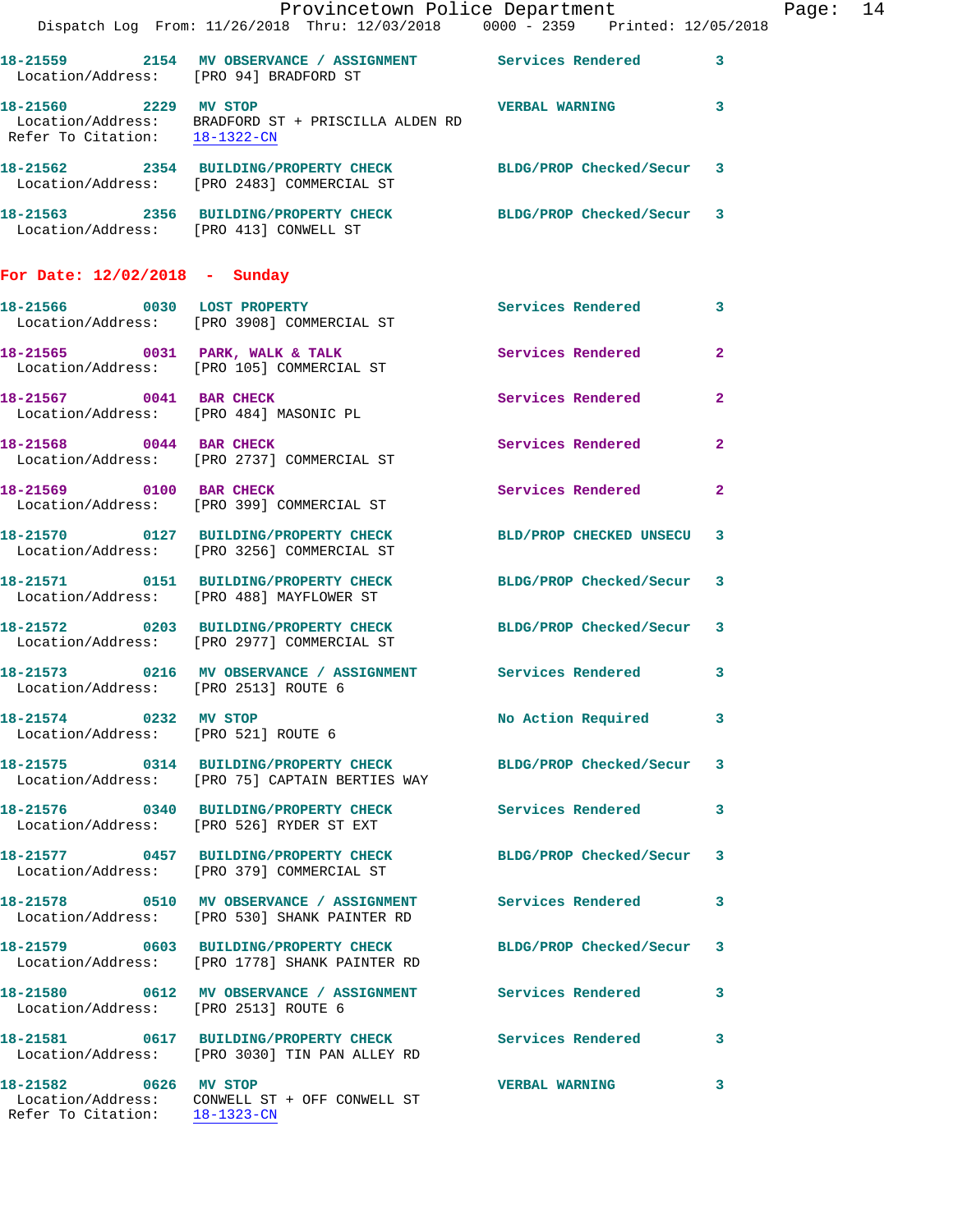|                                                                                                | Dispatch Log From: 11/26/2018 Thru: 12/03/2018 0000 - 2359 Printed: 12/05/2018                            | Provincetown Police Department |              | Page: 15 |  |
|------------------------------------------------------------------------------------------------|-----------------------------------------------------------------------------------------------------------|--------------------------------|--------------|----------|--|
|                                                                                                | 18-21583 0734 BUILDING/PROPERTY CHECK Services Rendered 3<br>Location/Address: [PRO 106] COMMERCIAL ST    |                                |              |          |  |
|                                                                                                | 18-21584 0818 BUILDING/PROPERTY CHECK Services Rendered 3<br>Location/Address: [PRO 526] RYDER ST EXT     |                                |              |          |  |
|                                                                                                | 18-21585 0857 BUILDING/PROPERTY CHECK Services Rendered<br>Location/Address: [PRO 2483] COMMERCIAL ST     |                                | $\mathbf{3}$ |          |  |
|                                                                                                | 18-21586 0916 MV OBSERVANCE / ASSIGNMENT Services Rendered<br>Location/Address: BRADFORD ST + STANDISH ST |                                | 3            |          |  |
|                                                                                                | 18-21587 0954 BUILDING/PROPERTY CHECK Services Rendered<br>Location/Address: [PRO 3259] MACMILLAN WHARF   |                                | 3            |          |  |
| Location/Address: COMMERCIAL ST                                                                | 18-21588 0954 LOST PROPERTY                                                                               | Services Rendered 3            |              |          |  |
|                                                                                                | 18-21589 1011 BUILDING/PROPERTY CHECK Services Rendered<br>Location/Address: [PRO 2481] TREMONT ST        |                                | 3            |          |  |
|                                                                                                | 18-21590 1054 MEDICAL EMERGENCY 1 PATIENT REFUSAL 1<br>Location/Address: [PRO 1433] SOPER ST              |                                |              |          |  |
|                                                                                                | 18-21591 1108 BUILDING/PROPERTY CHECK Services Rendered<br>Location/Address: [PRO 1119] WAREHAM ST        |                                | 3            |          |  |
|                                                                                                | 18-21592 1125 BUILDING/PROPERTY CHECK Services Rendered 3<br>Location/Address: [PRO 4136] BRADFORD ST     |                                |              |          |  |
|                                                                                                | 18-21594 1230 MV OBSERVANCE / ASSIGNMENT Services Rendered<br>Location/Address: [PRO 3440] ROUTE 6        |                                | 3            |          |  |
|                                                                                                | 18-21595 1232 MEDICAL EMERGENCY<br>Location/Address: [PRO 440] HARRY KEMP WAY                             | Transported to Hospital 1      |              |          |  |
|                                                                                                | 18-21596 1233 MEDICAL EMERGENCY<br>Location/Address: [PRO 440] HARRY KEMP WAY                             | Transported to Hospital 1      |              |          |  |
|                                                                                                | 18-21598 1304 BUILDING/PROPERTY CHECK<br>Location/Address: [PRO 3416] STABLE PATH                         | Services Rendered              | 3            |          |  |
|                                                                                                | 18-21599 1346 BUILDING/PROPERTY CHECK<br>Location/Address: [PRO 2490] PROVINCELANDS RD                    | <b>Services Rendered</b>       | 3            |          |  |
| Location/Address: SHANK PAINTER RD                                                             | 18-21600 1401 MV OBSERVANCE / ASSIGNMENT Services Rendered                                                |                                | 3            |          |  |
|                                                                                                | 18-21602 1519 BUILDING/PROPERTY CHECK Services Rendered<br>Location/Address: [PRO 2977] COMMERCIAL ST     |                                | 3            |          |  |
| Location/Address: ROUTE 6 + SNAIL RD                                                           | 18-21603 1600 MV OBSERVANCE / ASSIGNMENT Services Rendered                                                |                                | 3            |          |  |
| 18-21604 1609 MV STOP<br>Location/Address: [PRO 2521] ROUTE 6<br>Refer To Citation: 18-1324-CN |                                                                                                           | <b>VERBAL WARNING</b>          | 3            |          |  |
|                                                                                                | 18-21605 1615 PARK, WALK & TALK<br>Location/Address: [PRO 105] COMMERCIAL ST                              | Services Rendered              | 2            |          |  |
| Location/Address: WAREHAM ST                                                                   | 18-21606 1658 BUILDING/PROPERTY CHECK Services Rendered                                                   |                                | 3            |          |  |
|                                                                                                | 18-21607 1659 ALARM - FIRE<br>Location/Address: [PRO 365] COMMERCIAL ST                                   | Services Rendered              | 1            |          |  |
|                                                                                                | 18-21608 1723 BY-LAW VIOLATION<br>Location/Address: [PRO 2018] COMMERCIAL ST                              | SPOKEN TO                      | $\mathbf{2}$ |          |  |
| 18-21609 1747 ALARM - GENERAL                                                                  |                                                                                                           | Services Rendered 1            |              |          |  |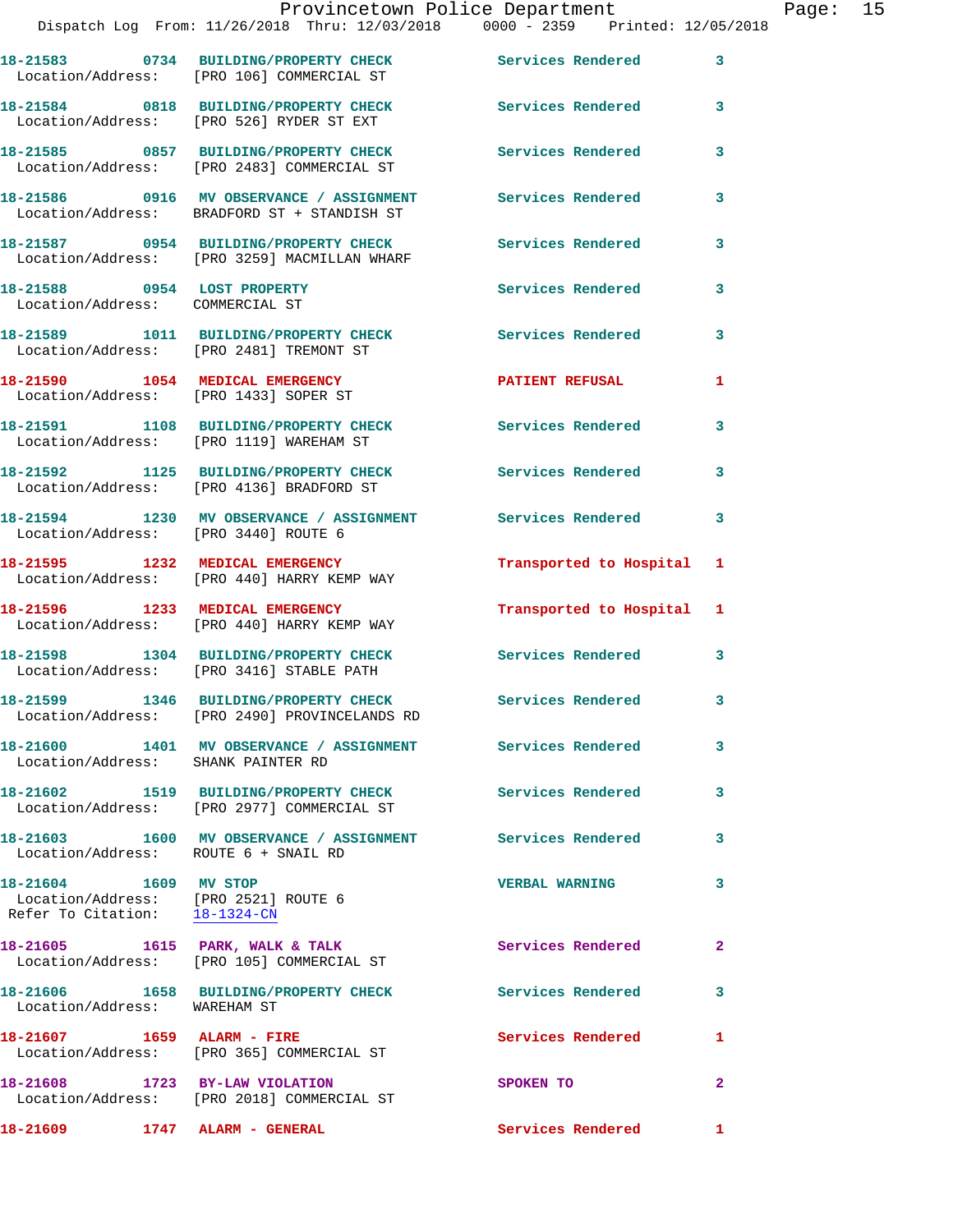|                                                                    | Provincetown Police Department<br>Dispatch Log From: 11/26/2018 Thru: 12/03/2018 0000 - 2359 Printed: 12/05/2018  |                          |   |
|--------------------------------------------------------------------|-------------------------------------------------------------------------------------------------------------------|--------------------------|---|
| Location/Address: COMMERCIAL ST                                    |                                                                                                                   |                          |   |
| Location/Address: [PRO 1433] SOPER ST                              | 18-21610 1800 MEDICAL EMERGENCY 1 Transported to Hospital                                                         |                          | 1 |
| Location/Address: [PRO 3158] MEADOW RD                             | 18-21612 1835 BUILDING/PROPERTY CHECK BLDG/PROP Checked/Secur                                                     |                          | 3 |
|                                                                    | 18-21613 1856 BUILDING/PROPERTY CHECK<br>Location/Address: [PRO 3430] COMMERCIAL ST                               | <b>Services Rendered</b> | 3 |
| 18-21614 1907 MEDICAL EMERGENCY<br>Location/Address: COMMERCIAL ST |                                                                                                                   | Transported to Hospital  | 1 |
|                                                                    | 18-21616  1942  ASSIST DEPARTMENT / MUTUAL AID Services Rendered<br>Location/Address: [PRO 1892] SHANK PAINTER RD |                          | 3 |
|                                                                    | 18-21617 1949 BUILDING/PROPERTY CHECK BLDG/PROP Checked/Secur<br>Location/Address: [PRO 1783] FRANKLIN ST         |                          | 3 |
|                                                                    | 18-21619 2010 BUILDING/PROPERTY CHECK<br>Location/Address: [PRO 3259] MACMILLAN WHARF                             | BLDG/PROP Checked/Secur  | 3 |
|                                                                    | 18-21620 2011 BUILDING/PROPERTY CHECK Services Rendered<br>Location/Address: [PRO 661] STANDISH ST                |                          | 3 |
|                                                                    | 18-21621 2043 BUILDING/PROPERTY CHECK<br>Location/Address: [PRO 2540] RACE POINT RD                               | <b>Services Rendered</b> | 3 |
| Location/Address: [PRO 3440] ROUTE 6                               | 18-21622 2113 MV OBSERVANCE / ASSIGNMENT Services Rendered                                                        |                          | 3 |
|                                                                    | 18-21624 2202 BUILDING/PROPERTY CHECK Services Rendered<br>Location/Address: [PRO 2898] JEROME SMITH RD           |                          | 3 |
| Location/Address: [PRO 2518] ROUTE 6                               | 18-21625 2318 MV OBSERVANCE / ASSIGNMENT Services Rendered                                                        |                          | 3 |
| Location/Address: [PRO 1646] WINSLOW ST                            | 18-21626 2353 BUILDING/PROPERTY CHECK BLDG/PROP Checked/Secur                                                     |                          | 3 |
| For Date: $12/03/2018$ - Monday                                    |                                                                                                                   |                          |   |
| Location/Address: [PRO 554] TREMONT ST                             | 18-21627 0018 BUILDING/PROPERTY CHECK BLDG/PROP Checked/Secur                                                     |                          | 3 |
|                                                                    | 18-21628 0027 MV OBSERVANCE / ASSIGNMENT Services Rendered<br>Location/Address: [PRO 3004] BRADFORD ST            |                          | 3 |
| Location/Address: [PRO 57] BRADFORD ST                             | 18-21629 0045 BUILDING/PROPERTY CHECK Services Rendered                                                           |                          | 3 |
| Location/Address: [PRO 2521] ROUTE 6                               | 18-21630 0052 MV OBSERVANCE / ASSIGNMENT Services Rendered                                                        |                          | 3 |
|                                                                    | 18-21631 0132 BUILDING/PROPERTY CHECK Services Rendered<br>Location/Address: [PRO 3259] MACMILLAN WHARF           |                          | 3 |
|                                                                    | 18-21632 0153 MEDICAL EMERGENCY<br>Location/Address: [PRO 542] SHANK PAINTER RD                                   | <b>PATIENT REFUSAL</b>   | 1 |
|                                                                    | 18-21633 0227 BUILDING/PROPERTY CHECK<br>Location/Address: [PRO 3430] COMMERCIAL ST                               | Services Rendered        | 3 |
|                                                                    | 18-21634 0242 BUILDING/PROPERTY CHECK<br>Location/Address: [PRO 569] WINSLOW ST                                   | BLDG/PROP Checked/Secur  | 3 |

**18-21635 0320 BUILDING/PROPERTY CHECK BLDG/PROP Checked/Secur 3**  Location/Address: [PRO 530] SHANK PAINTER RD

Page:  $16$ <br> $18$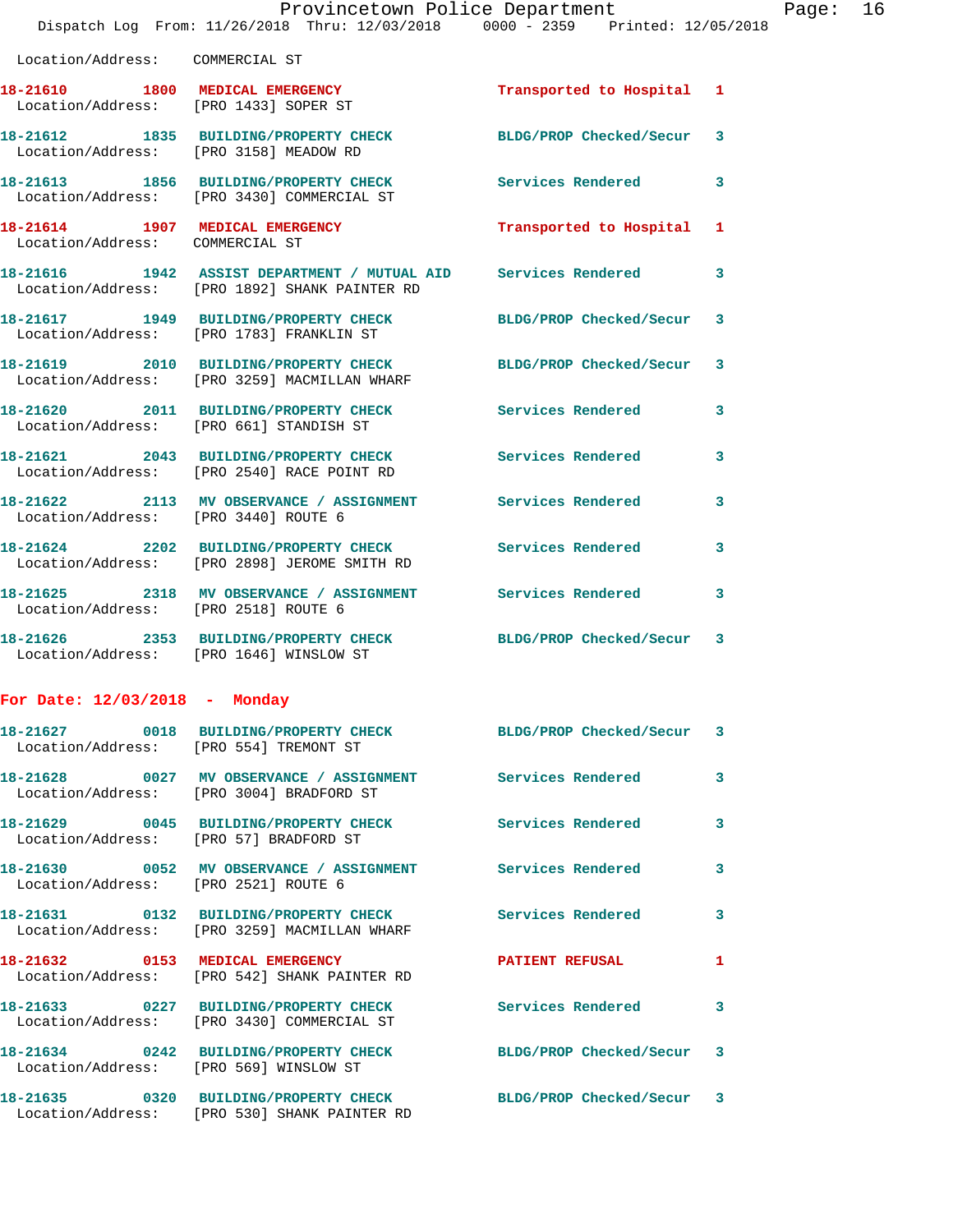|                                                                                     |                                                                                                                                                        | Provincetown Police Department |                         | Page: 17       |  |
|-------------------------------------------------------------------------------------|--------------------------------------------------------------------------------------------------------------------------------------------------------|--------------------------------|-------------------------|----------------|--|
|                                                                                     | Dispatch Log From: 11/26/2018 Thru: 12/03/2018 0000 - 2359 Printed: 12/05/2018                                                                         |                                |                         |                |  |
|                                                                                     | 18-21636 0322 ALARM - GENERAL<br>Location/Address: [PRO 514] RACE POINT RD                                                                             | BLDG/PROP Checked/Secur 1      |                         |                |  |
|                                                                                     | 18-21637 0540 BUILDING/PROPERTY CHECK Services Rendered 3<br>Location/Address: [PRO 2977] COMMERCIAL ST                                                |                                |                         |                |  |
|                                                                                     | 18-21638 0543 BUILDING/PROPERTY CHECK Services Rendered 3<br>Location/Address: [PRO 1119] WAREHAM ST                                                   |                                |                         |                |  |
|                                                                                     | 18-21639              0553    MV OBSERVANCE / ASSIGNMENT                Services Rendered<br>Location/Address:      SHANK PAINTER RD + JEROME SMITH RD |                                | 3                       |                |  |
|                                                                                     | 18-21640 0616 PARK, WALK & TALK<br>Location/Address: [PRO 539] SHANK PAINTER RD                                                                        | Services Rendered              | $\overline{2}$          |                |  |
|                                                                                     | 18-21641 0652 MEDICAL EMERGENCY<br>Location/Address: [PRO 2199] BAYBERRY AVE                                                                           | <b>Services Rendered</b>       | $\mathbf{1}$            |                |  |
|                                                                                     | 18-21642 0757 AT SCHOOL<br>Location/Address: [PRO 569] WINSLOW ST                                                                                      | Services Rendered              | 3                       |                |  |
|                                                                                     | 18-21643 0857 BUILDING/PROPERTY CHECK Services Rendered<br>Location/Address: [PRO 3430] COMMERCIAL ST                                                  |                                | $\overline{\mathbf{3}}$ |                |  |
|                                                                                     | 18-21644 0908 BUILDING/PROPERTY CHECK Services Rendered<br>Location/Address: [PRO 3259] MACMILLAN WHARF                                                |                                | $\mathbf{3}$            |                |  |
|                                                                                     | 18-21645 0921 BUILDING/PROPERTY CHECK Services Rendered 3<br>Location/Address: [PRO 2481] TREMONT ST                                                   |                                |                         |                |  |
|                                                                                     | 18-21646 1017 SERVICE CALL - POLICE<br>Location/Address: [PRO 1158] WINSLOW ST                                                                         | <b>Services Rendered</b>       | 3                       |                |  |
|                                                                                     | 18-21647 1024 DECEASED SEAL<br>Location/Address: [PRO 3432] COMMERCIAL ST                                                                              | Referred to Other Agenc 2      |                         | $\overline{a}$ |  |
|                                                                                     | 18-21648 1043 MV OBSERVANCE / ASSIGNMENT Services Rendered 3<br>Location/Address: BRADFORD ST + STANDISH ST                                            |                                |                         |                |  |
| 18-21649 1217 MV STOP<br>Refer To Citation: 18-1325-CN                              | Location/Address: [PRO 1972] WINTHROP ST                                                                                                               | <b>VERBAL WARNING</b>          | 3                       |                |  |
| Location/Address: [PRO 506] PEARL ST                                                |                                                                                                                                                        | Services Rendered              | 3                       |                |  |
| 18-21653 1341 MEDICAL EMERGENCY                                                     | Location/Address: [PRO 1014] NELSON AVE                                                                                                                | Services Rendered              | 1                       |                |  |
|                                                                                     | 18-21655 1420 MV OBSERVANCE / ASSIGNMENT Services Rendered<br>Location/Address: SHANK PAINTER RD + BROWNE ST                                           |                                | 3                       |                |  |
|                                                                                     | 18-21656 1501 SERVICE CALL - POLICE<br>Location/Address: [PRO 569] WINSLOW ST                                                                          | <b>Services Rendered</b>       | 3                       |                |  |
|                                                                                     | 18-21658 1536 BUILDING/PROPERTY CHECK Services Rendered<br>Location/Address: [PRO 2483] COMMERCIAL ST                                                  |                                | 3                       |                |  |
|                                                                                     | 18-21660 1555 GENERAL INFO<br>Location/Address: [PRO 106] COMMERCIAL ST                                                                                | No Action Required             | $\mathbf{3}$            |                |  |
| Location/Address: ROUTE 6 + SNAIL RD                                                | 18-21659 1557 MV OBSERVANCE / ASSIGNMENT Services Rendered                                                                                             |                                | 3                       |                |  |
| 18-21661 1606 MV STOP<br>Location/Address: ROUTE 6<br>Refer To Citation: 18-1326-CN |                                                                                                                                                        | <b>VERBAL WARNING</b>          | 3                       |                |  |
| 18-21662 1630 MV STOP<br>Location/Address: ROUTE 6                                  |                                                                                                                                                        | Citation / Warning Issu 3      |                         |                |  |

Refer To Citation: T1244264